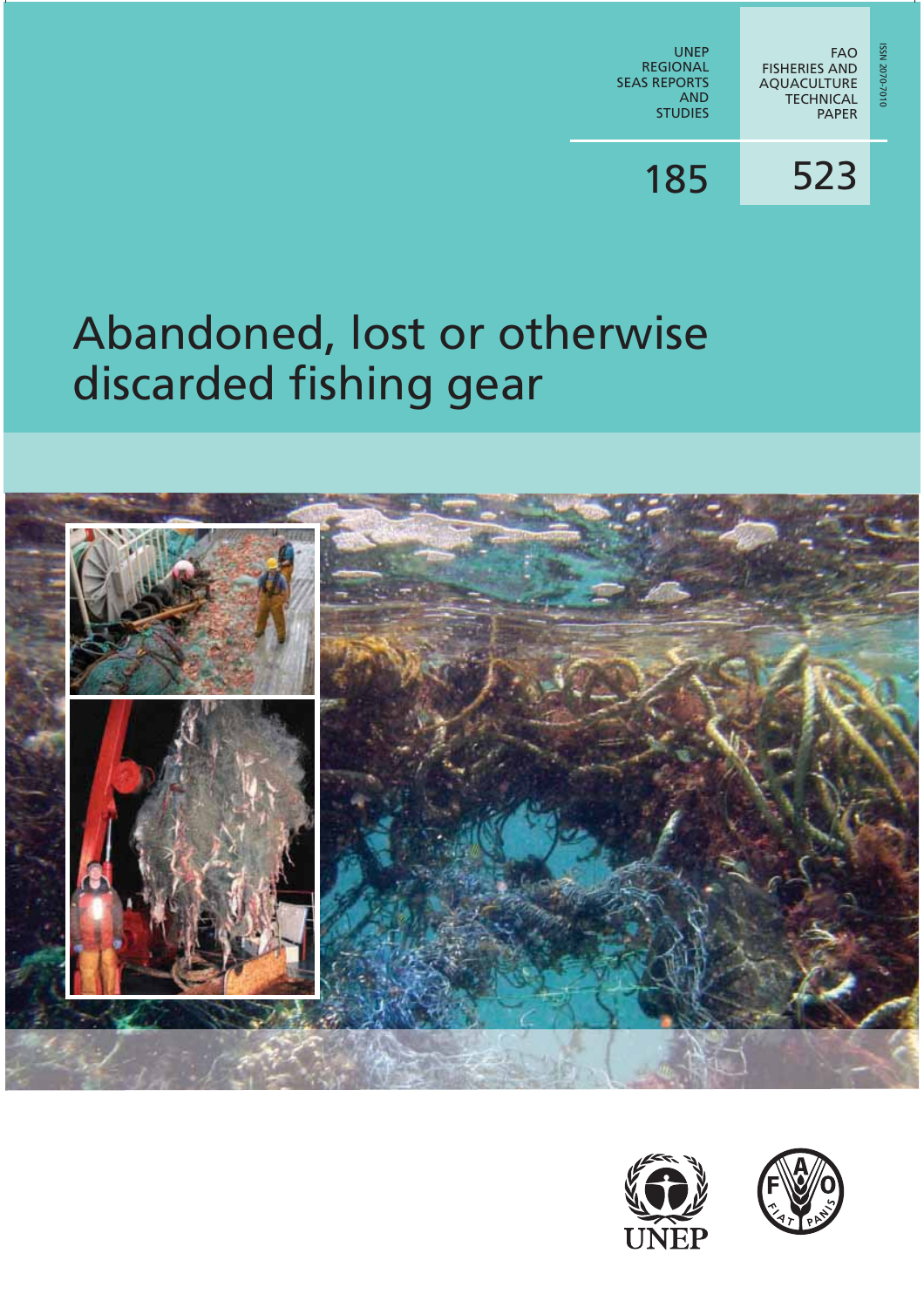*Cover photographs:* Upper left: courtesy of Bord Iascaigh Mhara, Ireland. Bottom left: courtesy of Directorate of Fisheries, Norway. Right: courtesy of the National Oceanic and Atmospheric Administration (NOAA), United States of America.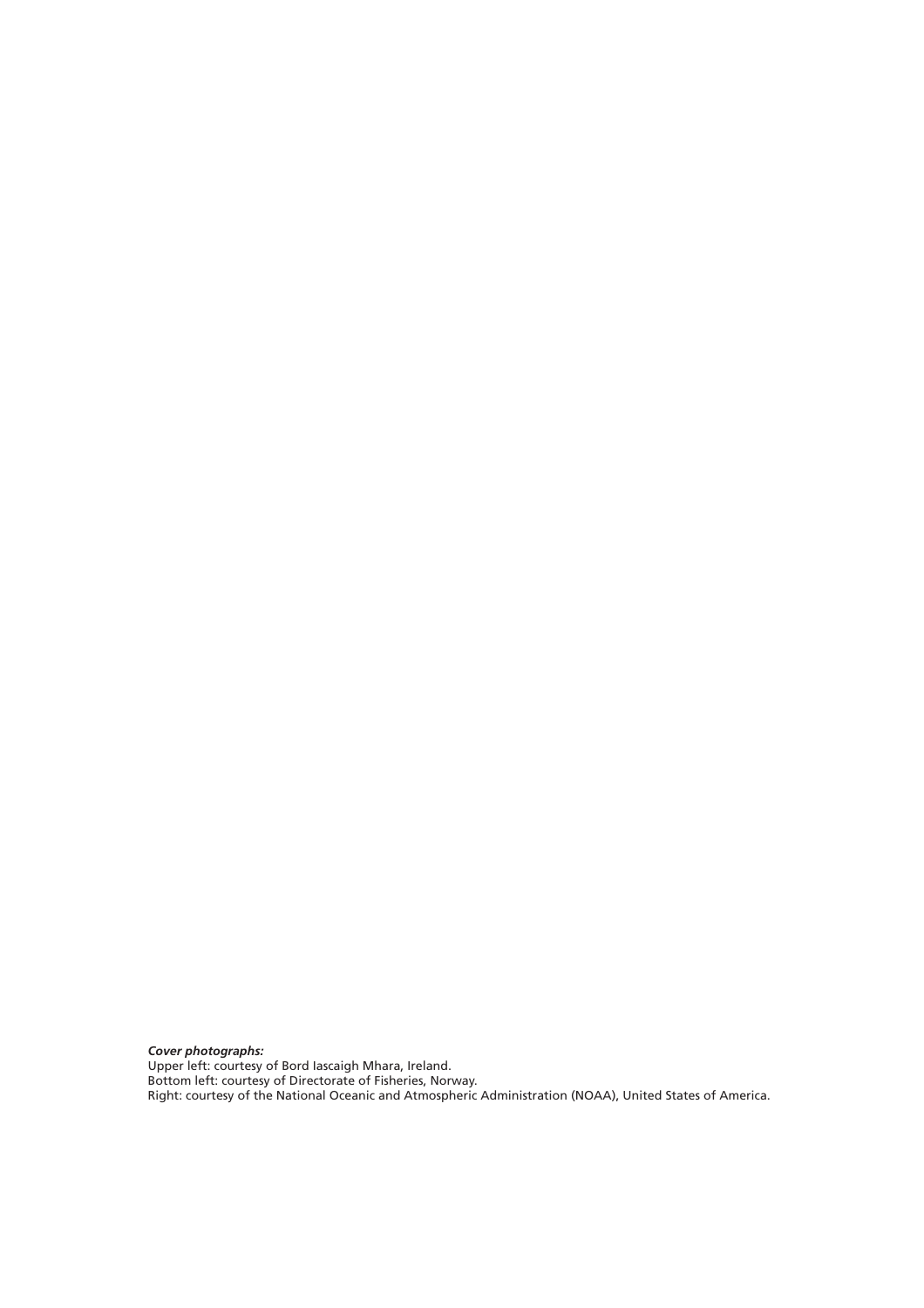UNEP REGIONAL SEAS REPORTS AND STUDIES

FAO FISHERIES AND AQUACULTURE **TECHNICAL** PAPER

185 523

# Abandoned, lost or otherwise discarded fishing gear

by **Graeme Macfadyen Tim Huntington** and **Rod Cappell** FAO Consultants Lymington, United Kingdom of Great Britain and Northern Ireland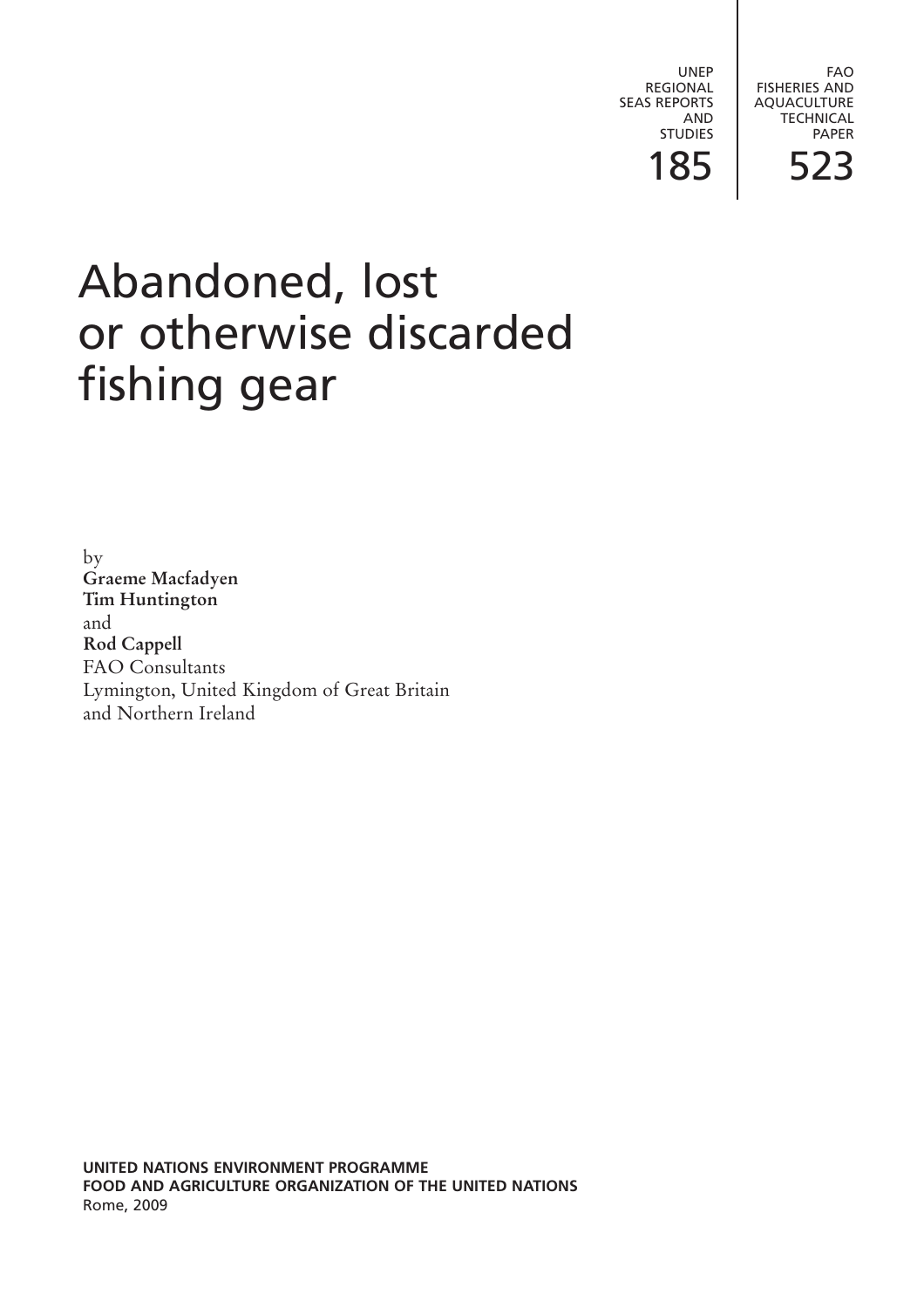The designations employed and the presentation of material in this information product do not imply the expression of any opinion whatsoever on the part of the Food and Agriculture Organization of the United Nations (FAO) and United Nations Environment Programme (UNEP) concerning the legal or development status of any country, territory, city or area or of its authorities, or concerning the delimitation of its frontiers or boundaries. The mention of specific companies or products of manufacturers, whether or not these have been patented, does not imply that these have been endorsed or recommended by FAO and UNEP in preference to others of a similar nature that are not mentioned.

The views expressed in this information product are those of the author(s) and do not necessarily reflect the views of FAO and UNEP.

ISBN 978-92-5-106196-1

All rights reserved. Reproduction and dissemination of material in this information product for educational or other non-commercial purposes are authorized without any prior written permission from the copyright holders provided the source is fully acknowledged. Reproduction of material in this information product for resale or other commercial purposes is prohibited without written permission of the copyright holders. Applications for such permission should be addressed to:

Chief Electronic Publishing Policy and Support Branch Communication Division FAO Viale delle Terme di Caracalla, 00153 Rome, Italy or by e-mail to: copyright@fao.org

© FAO and UNEP 2009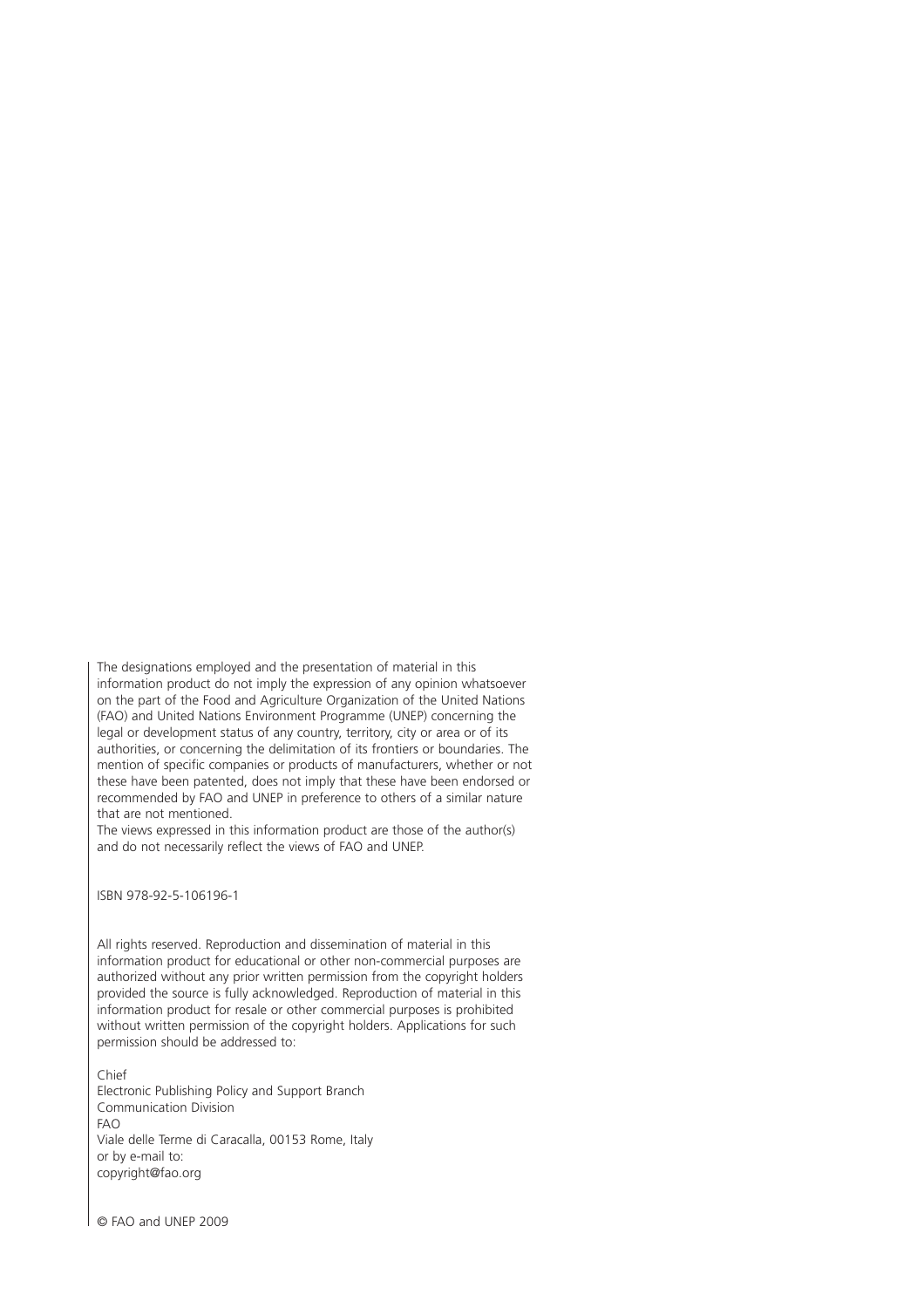### **Preparation of this document**

This document has been prepared by Graeme Macfadyen, Tim Huntington and Rod Cappell of Poseidon Aquatic Resource Management Ltd as part of the 2007 Memorandum of Understanding between the Food and Agriculture Organization of the United Nations (FAO) and the Regional Seas Programme of the United Nations Environment Programme. The document draws on a wide range of data and information sources. It covers the issue of abandoned, lost or otherwise discarded fishing gear (ALDFG) in coastal and marine areas, but has not investigated ALDFG in riverine and lacustrine environments.

A review of available background material has been complemented by e-mail and telephone communication with various industry and government sources, and through the use of a semi-structured online questionnaire which was completed by a number of fisheries experts with an interest in, or previous experience of, issues related to ALDFG.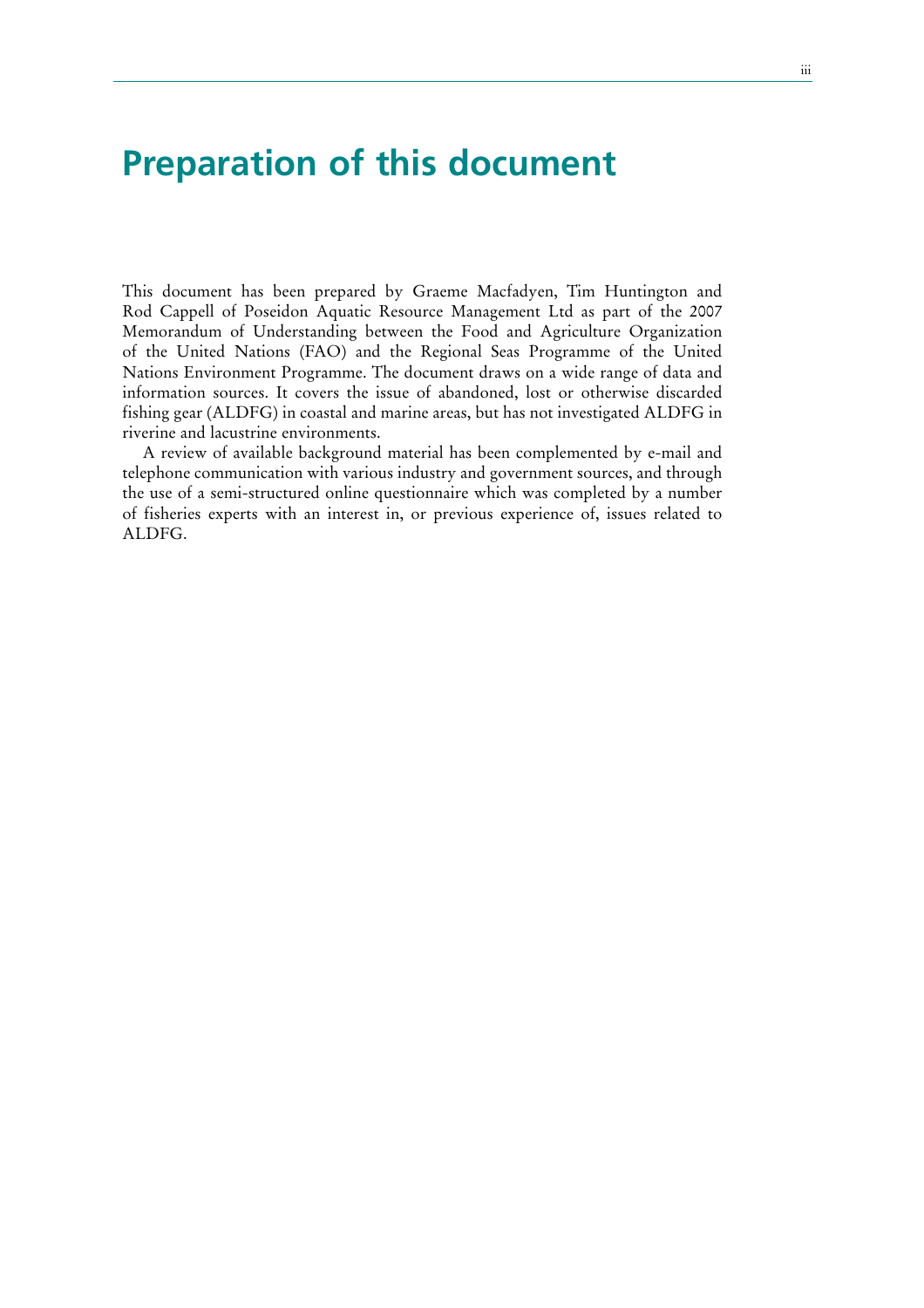### **Abstract**

Abandoned, lost or otherwise discarded fishing gear (ALDFG) is a problem that is increasingly of concern. Various United Nations General Assembly resolutions now provide a mandate for, and indeed require, action to reduce ALDFG and marine debris in general. Consequently, the United Nations Environment Programme (UNEP) and the Food and Agriculture Organization of the United Nations (FAO) entered into an agreement to carry out a study in relation to ALDFG in order to raise awareness of the extent of the problem and to recommend action to mitigate the problem of ALDFG by flag states, regional fisheries management bodies and organizations, and international organizations, such as UNEP, the International Maritime Organization (IMO) and FAO.

This report reviews the magnitude and composition of ALDFG, and while noting that information is not comprehensive and does not allow for any global estimates, suggests that gillnets and fishing traps/pots may be the most common type of ALDFG, although netting fragments may also be common in some locations.

The impacts of ALDFG are also considered and include: continued catching of target and non-target species (such as turtles, seabirds and marine mammals); alterations to the benthic environment; navigational hazards; beach debris/litter; introduction of synthetic material into the marine food web; introduction of alien species transported by ALDFG; and a variety of costs related to clean-up operations and impacts on business activities. In general, gillnets and pots/traps are most likely to "ghost fish" while other gear, such as trawls and longlines, are more likely to cause entanglement of marine organisms, including protected species, and habitat damage.

The factors which cause fishing gear to be abandoned, lost or otherwise discarded are numerous and include: adverse weather; operational fishing factors including the cost of gear retrieval; gear conflicts; illegal, unregulated and unreported (IUU) fishing; vandalism/theft; and access to and cost and availability of shoreside collection facilities. Weather, operational fishing factors and gear conflicts are probably the most significant factors, but the causes of ALDFG accumulation are poorly documented and not well understood. A detailed understanding of why gear is abandoned, lost or discarded is needed when designing and tailoring effective measures to reduce ALDFG in particular locations.

A variety of measures are currently in place to reduce ALDFG, and these are profiled in this report. They include those which are preventative or *ex-ante*, and those which are curative or *ex-post*. Evidence suggests that while both are important, much of the emphasis to date has been placed on curative measures such as gear retrieval programmes and clean-up of beach litter, while preventative measures may generally be more cost-effective in reducing ALDFG debris and its impacts.

This report concludes with a number of recommendations for future action to reduce ALDFG debris, be it on a mandatory or voluntary basis. It also considers at what scale and which stakeholders (e.g. international organizations, national government, the private sector, research institutions) might be best placed to address the wide range of possible measures to reduce the amount of ALDFG debris.

#### **Macfadyen, G.; Huntington, T.; Cappell, R.**

Abandoned, lost or otherwise discarded fishing gear. *UNEP Regional Seas Reports and Studies,* No. 185; *FAO Fisheries and Aquaculture Technical Paper,* No. 523. Rome, UNEP/FAO. 2009. 115p.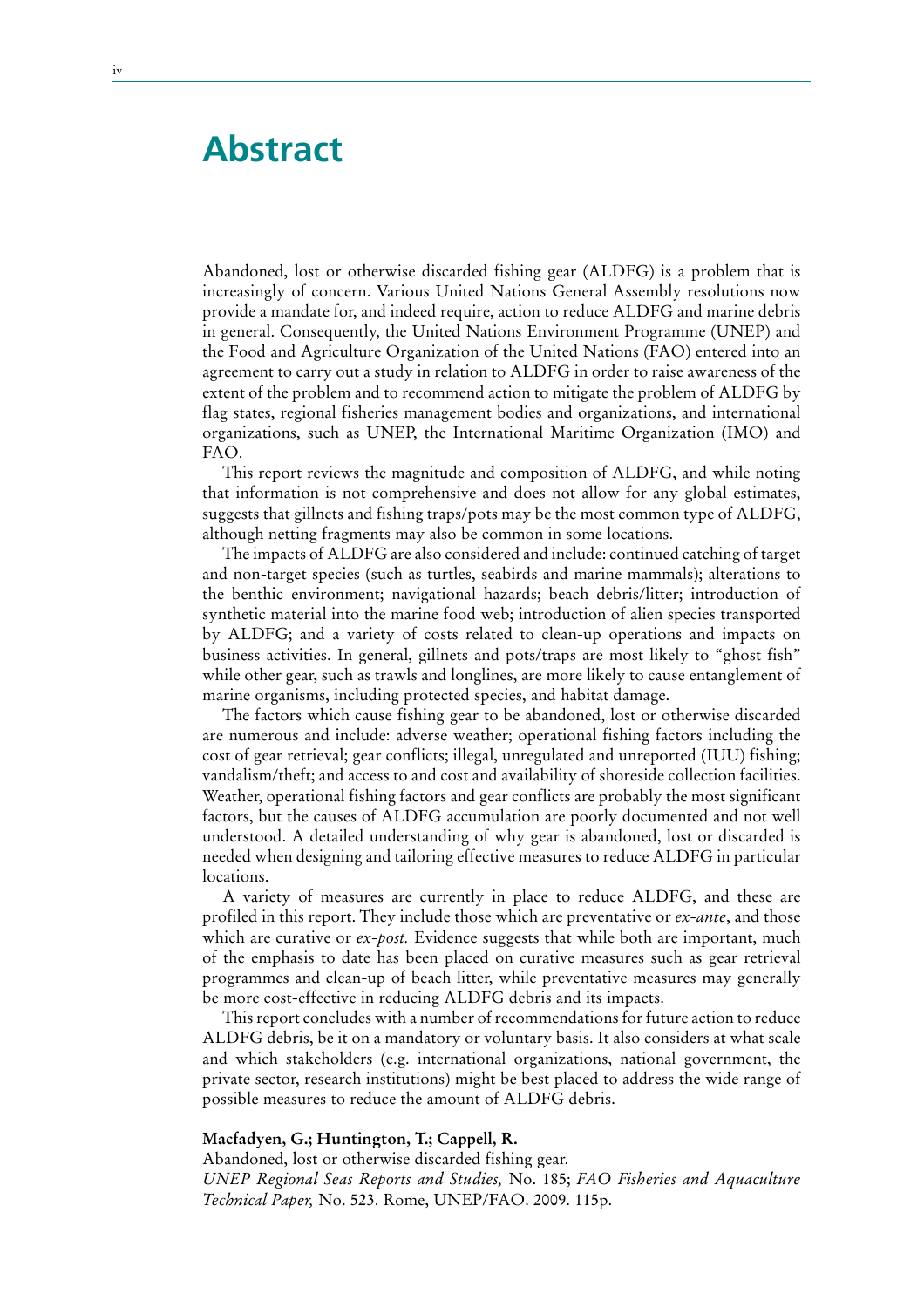## **Contents**

|      | Preparation of this document                                        | $\dddot{\mathbf{u}}$ |  |
|------|---------------------------------------------------------------------|----------------------|--|
|      | Abstract                                                            |                      |  |
|      | Acknowledgements                                                    |                      |  |
|      | Foreword                                                            |                      |  |
|      | Acronyms and abbreviations                                          | xii                  |  |
|      | Executive summary                                                   | xiv                  |  |
|      | 1. Introduction and context                                         | 1                    |  |
|      | International recognition of the ALDFG problem                      | 1                    |  |
|      | Regional recognition of the problem                                 | 6                    |  |
|      | Identification of stakeholders                                      | $\overline{7}$       |  |
|      | Structure of the report                                             | 7                    |  |
| 2. . | <b>Magnitude and composition of ALDFG</b>                           | 11                   |  |
|      | Overview of efforts to assess the magnitude of ALDFG                | 12                   |  |
|      | Review of ALDFG from gillnet and trap fisheries by regional sea     | 13                   |  |
|      | The Baltic, the Northeast Atlantic and the Mediterranean            |                      |  |
|      | <b>Regional Seas</b>                                                | 13                   |  |
|      | The South Asian Seas, the Red Sea and the Gulf of Aden,             |                      |  |
|      | and the ROPME Sea Area (Arabian/Persian Gulf)                       | 17                   |  |
|      | The East Asian, the Pacific and the Northwest Pacific Regional Seas | 18                   |  |
|      | The Southeast Pacific and the Northeast Pacific Regional Seas       | 21                   |  |
|      | The Wider Caribbean Regional Sea and the Northwest Atlantic         | 21                   |  |
|      | Global review of ALDFG originating from other fisheries and         |                      |  |
|      | aquaculture                                                         | 22                   |  |
|      | Other fisheries                                                     | 22                   |  |
|      | Aquaculture                                                         | 23                   |  |
|      | Ocean circulation, movement and accumulation of ALDFG               | 24                   |  |
|      | Summary of magnitude and composition of ALDFG                       | 26                   |  |
| 3.   | <b>Impacts of ALDFG</b>                                             | 29                   |  |
|      | Continued catching of target and non-target species                 | 29                   |  |
|      | Gillnets                                                            | 29                   |  |
|      | Pots and traps                                                      | 33                   |  |
|      | Bottom trawl gear                                                   | 35                   |  |
|      | Longlines                                                           | 35                   |  |
|      | Interactions with threatened/endangered species                     | 35                   |  |
|      | Physical impacts of ALDFG on the benthic environment                | 38                   |  |
|      | Gillnets                                                            | 38                   |  |
|      | <b>Traps</b>                                                        | 39                   |  |
|      | Hook and line                                                       | 39                   |  |
|      | Fate of ALDFG in the marine environment                             | 39                   |  |
|      | Navigational hazards                                                | 40                   |  |
|      | Costs of ALDFG                                                      | 42                   |  |
|      | Types of costs                                                      | 42                   |  |
|      | Quantification of costs                                             | 43                   |  |
|      | Summary of the impact of ALDFG                                      | 45                   |  |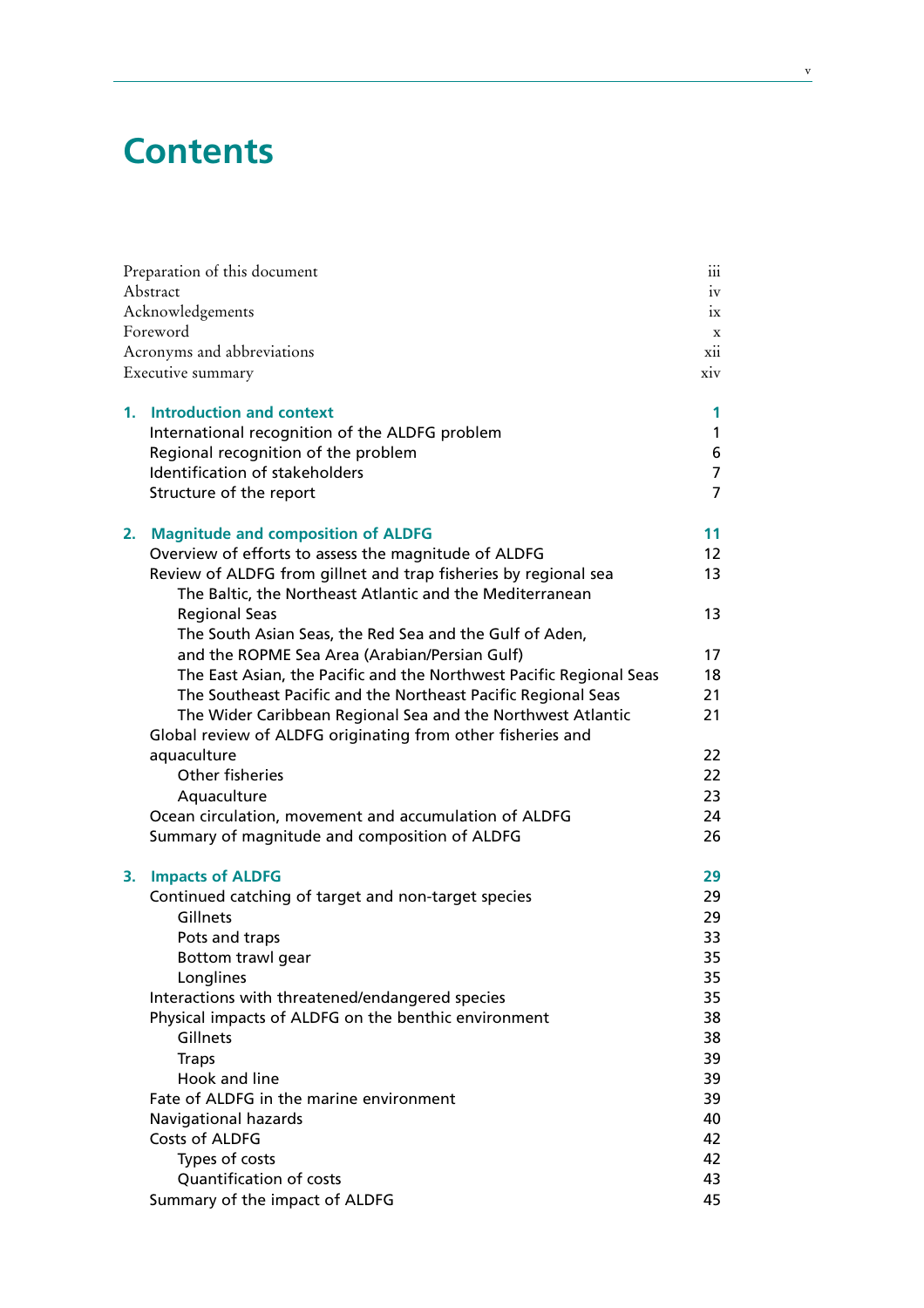|    | 4. Reasons why fishing gear is abandoned, lost or otherwise        |    |  |
|----|--------------------------------------------------------------------|----|--|
|    | discarded                                                          | 47 |  |
|    | Introduction                                                       | 47 |  |
|    | Gear conflicts                                                     | 48 |  |
|    | Operational factors and the natural environment                    | 49 |  |
|    | Weather and operational factors combine to cause ALDFG             | 50 |  |
|    | ALDFG from operational factors                                     | 51 |  |
|    | ALDFG from poor weather                                            | 52 |  |
|    | Shoreside disposal of unwanted gear                                | 55 |  |
|    | Illegal, unregulated and unreported (IUU) fishing                  | 56 |  |
|    | Vandalism and theft                                                | 56 |  |
|    | Summary of why fishing gear is abandoned, lost or discarded        | 56 |  |
| 5. | <b>Review of existing measures to reduce ALDFG</b>                 | 57 |  |
|    | Addressing the problem                                             | 57 |  |
|    | Preventative measures                                              | 57 |  |
|    | Gear marking                                                       | 57 |  |
|    | On-board technology to avoid or locate gear                        | 58 |  |
|    | <b>Port State measures</b>                                         | 59 |  |
|    | Onshore collection/reception and/or payment for old/retrieved gear | 60 |  |
|    | Reduced fishing effort                                             | 62 |  |
|    | Spatial management (zoning schemes)                                | 63 |  |
|    | Mitigating (reducing impact) measures                              | 64 |  |
|    | Reduced ghost catches through the use of biodegradable nets        |    |  |
|    | and pots                                                           | 64 |  |
|    | Reduced ghost catches of incidental catch species                  | 65 |  |
|    | Ex-post clean-up/curative measures                                 | 65 |  |
|    | Locating lost gear                                                 | 65 |  |
|    | Better reporting of gear loss                                      | 66 |  |
|    | Gear recovery programmes                                           | 68 |  |
|    | Disposal and recycling                                             | 71 |  |
|    | Awareness raising                                                  | 71 |  |
|    | <b>Effectiveness of measures</b>                                   | 72 |  |
|    | Cost-effectiveness of measures                                     | 74 |  |
|    | Summary of existing measures to reduce ALDFG                       | 76 |  |
|    | 6. Conclusions and recommendations                                 | 79 |  |
|    | Cross-cutting recommendations                                      | 79 |  |
|    | Recommendations relating to preventative measures                  | 81 |  |
|    | Gear marking to indicate ownership                                 | 81 |  |
|    | "Traceability"                                                     | 82 |  |
|    | Spatial management                                                 | 82 |  |
|    | Onshore collection/disposal                                        | 82 |  |
|    | Reduction of fishing effort through limitations on gear            | 83 |  |
|    | Recommendations relating to mitigating measures                    | 83 |  |
|    | Recommendations relating to curative measures                      | 84 |  |
|    | Locating lost gear                                                 | 84 |  |
|    | Reporting lost gear                                                | 84 |  |
|    | Recovering lost gear                                               | 84 |  |
|    | Recycling gear                                                     | 85 |  |
|    | Potential international actions                                    | 85 |  |
|    | The International Maritime Organization (IMO)                      | 85 |  |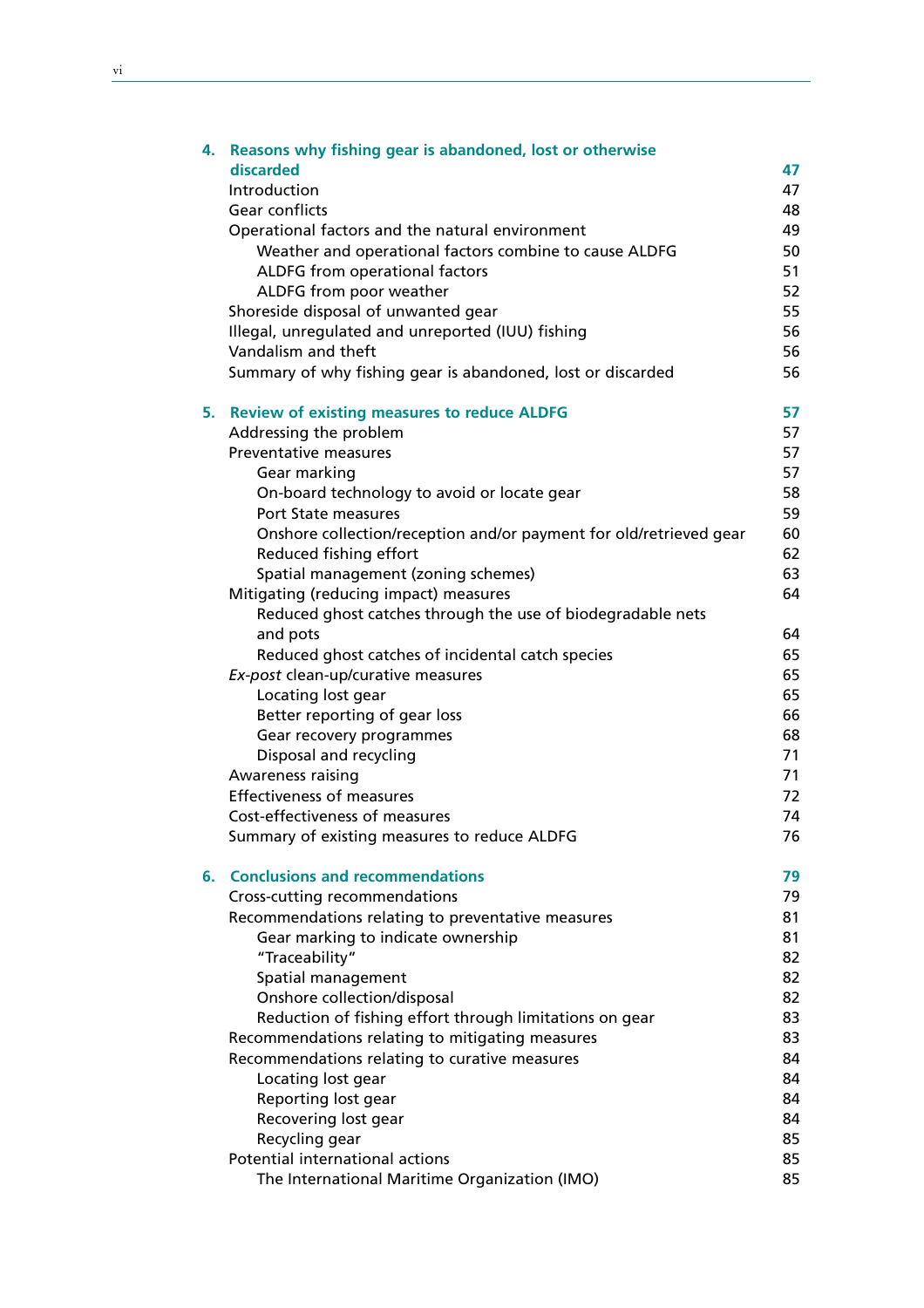|               | The International Convention for the Prevention of Pollution<br>from Ships (MARPOL) Annex V<br>International agencies<br>Summary of recommendations and potential actions | 85<br>86<br>87 |
|---------------|---------------------------------------------------------------------------------------------------------------------------------------------------------------------------|----------------|
|               | <b>References</b>                                                                                                                                                         | 89             |
|               | <b>Glossary</b>                                                                                                                                                           | 101            |
|               | <b>Appendixes</b>                                                                                                                                                         |                |
|               | A - United Nations General Assembly Resolutions related to ALDFG                                                                                                          | 105            |
|               | B - Survey and personal contacts made during this study                                                                                                                   | 109            |
|               | C - Summary of survey results                                                                                                                                             | 111            |
|               | D - Breakdown of gear retrieval programme costs                                                                                                                           | 115            |
| <b>Tables</b> |                                                                                                                                                                           |                |
| 1.            | Stakeholder analysis                                                                                                                                                      | 9              |
| 2.            | Sources of marine litter                                                                                                                                                  | 11             |
| 3.            | Estimates of gillnet loss in selected Northeast Atlantic fisheries                                                                                                        | 16             |
| 4.            | Pot losses in Portuguese octopus fishing fleets                                                                                                                           | 17             |
| 5.            | Origin of fishing debris recorded at Cape Arnhem, Northern Territory,<br>in Australia                                                                                     | 19             |
| 6.            | Summary of gear loss/abandonment/discard indicators from around                                                                                                           |                |
|               | the world                                                                                                                                                                 | 27             |
| 7.            | Economic and social costs of ALDFG                                                                                                                                        | 43             |
| 8.            | Assessment of measures to address ALDFG in the Baltic Sea                                                                                                                 |                |
|               | and the English Western Channel                                                                                                                                           | 73             |
| 9.            | Potential management measures proposed by the DeepNet Project                                                                                                             | 74             |
|               | 10. Suggested route for addressing recommendations                                                                                                                        | 87             |
|               | 11. Cost of the Norwegian gear retrieval survey                                                                                                                           | 117            |
|               | 12. Estimated costs for deep water pilot retrieval survey                                                                                                                 | 117            |
|               | 13. Process and costs of the Baltic retrieval programme conducted                                                                                                         |                |
|               | by Sweden                                                                                                                                                                 | 117            |
| <b>Boxes</b>  |                                                                                                                                                                           |                |
| 1.            | Fish aggregating device (FAD) losses in Samoa between 1979 and 1999                                                                                                       | 24             |
| 2.            | Infrastructure loss of marine cage farming in Indonesia as a result                                                                                                       |                |
|               | of the 2004 tsunami                                                                                                                                                       | 25             |
| 3.            | Utilization of ALDFG in the South Pacific                                                                                                                                 | 41             |
| 4.            | Letter from an albacore tuna fisher to the United States Coast Guard                                                                                                      | 42             |
| 5.            | The case of the Radiant in Scotland                                                                                                                                       | 50             |
| 6.            | Causes of gear loss in the Sri Lankan spiny lobster fishery                                                                                                               | 51             |
| 7.            | Gear loss in Indonesian handline fisheries                                                                                                                                | 52             |
| 8.            | Gear loss in bottom longline fishing                                                                                                                                      | 52             |
| 9.            | Gear loss in pelagic longline fishing                                                                                                                                     | 53             |
|               | 10. Gear loss in the Caribbean from weather events                                                                                                                        | 54             |
|               | 11. Gear loss in Indonesia, resulting from post-tsunami debris                                                                                                            | 54             |
|               | 12. Gear loss in Indonesian seaweed farming, resulting from bad weather                                                                                                   | 54             |
|               | 13. Disposal practices of French/English Western Channel gillnet fishers<br>14. Deliberate discarding of unwanted gear at sea by vessels in the                           | 55             |
|               | North Atlantic Fisheries Organization (NAFO)                                                                                                                              | 55             |
|               | 15. The Korean Waste Fishing Gear Buy-back Project                                                                                                                        | 61             |
|               |                                                                                                                                                                           |                |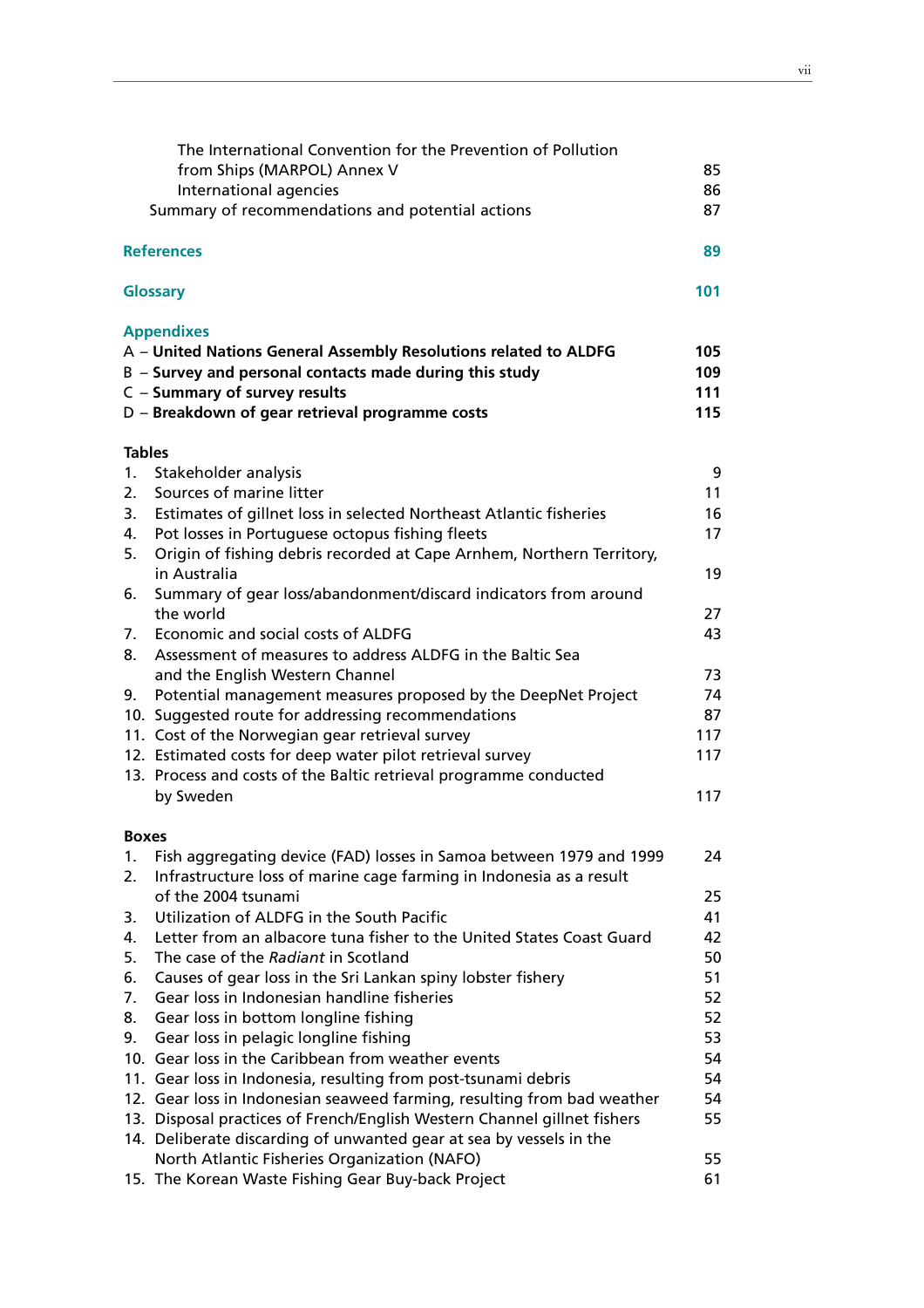|                | 16. The DeepNet Project                                                      | 62 |
|----------------|------------------------------------------------------------------------------|----|
|                | 17. Passive pinger wins a prize for the United Kingdom in the WWF            |    |
|                | <b>Smart Gear Competition</b>                                                | 65 |
|                | 18. Cost-benefit analysis of ALD fishing gear removal in Puget Sound,        |    |
|                | <b>United States of America</b>                                              | 76 |
|                |                                                                              |    |
|                | <b>Figures</b>                                                               |    |
| 1.             | MARPOL Annex V regulations regarding disposal of garbage from ships          | 3  |
| 2.             | Net loss in the Spanish Cantabrian fleet by fishing métier                   | 14 |
| 3.             | Examples of ALDFG in northern Australia                                      | 20 |
| 4.             | Recovery of ALDFG in the Republic of Korea                                   | 20 |
| 5.             | Examples of ocean convergence zones                                          | 26 |
| 6.             | Change in catch composition of a "lost" gillnet and a trammel net            | 31 |
| 7 <sub>1</sub> | Presence of plastic microfibers in sediments (A) and CPR (B) samples         | 40 |
| 8.             | The effects of ALDFG on propellers                                           | 41 |
| 9.             | Reasons why fishing gear is abandoned, lost or otherwise discarded           | 48 |
|                | 10. Marine debris, including fishing gear, collected from the Gulf of Mexico | 53 |
|                | 11. Crab trap with rot cord                                                  | 64 |
|                | 12. Side scan sonar image of ALD traps                                       | 67 |
|                | 13. Autonomous survey vessel used in the Gulf of Mexico                      | 67 |
|                | 14. Creeper gear for recovery of gillnets on board the MFV India Rose        | 68 |
|                | 15. The Gulf States ALD Crab Trap Removal Programme                          | 69 |
|                | 16. "Ghost net" retrieved by a Scottish trawler in 2004                      | 70 |
|                | 17. Prioritization of management measures for the eastern Mediterranean      | 75 |
|                | 18. Types of ALDFG, their causes and measures to address                     | 77 |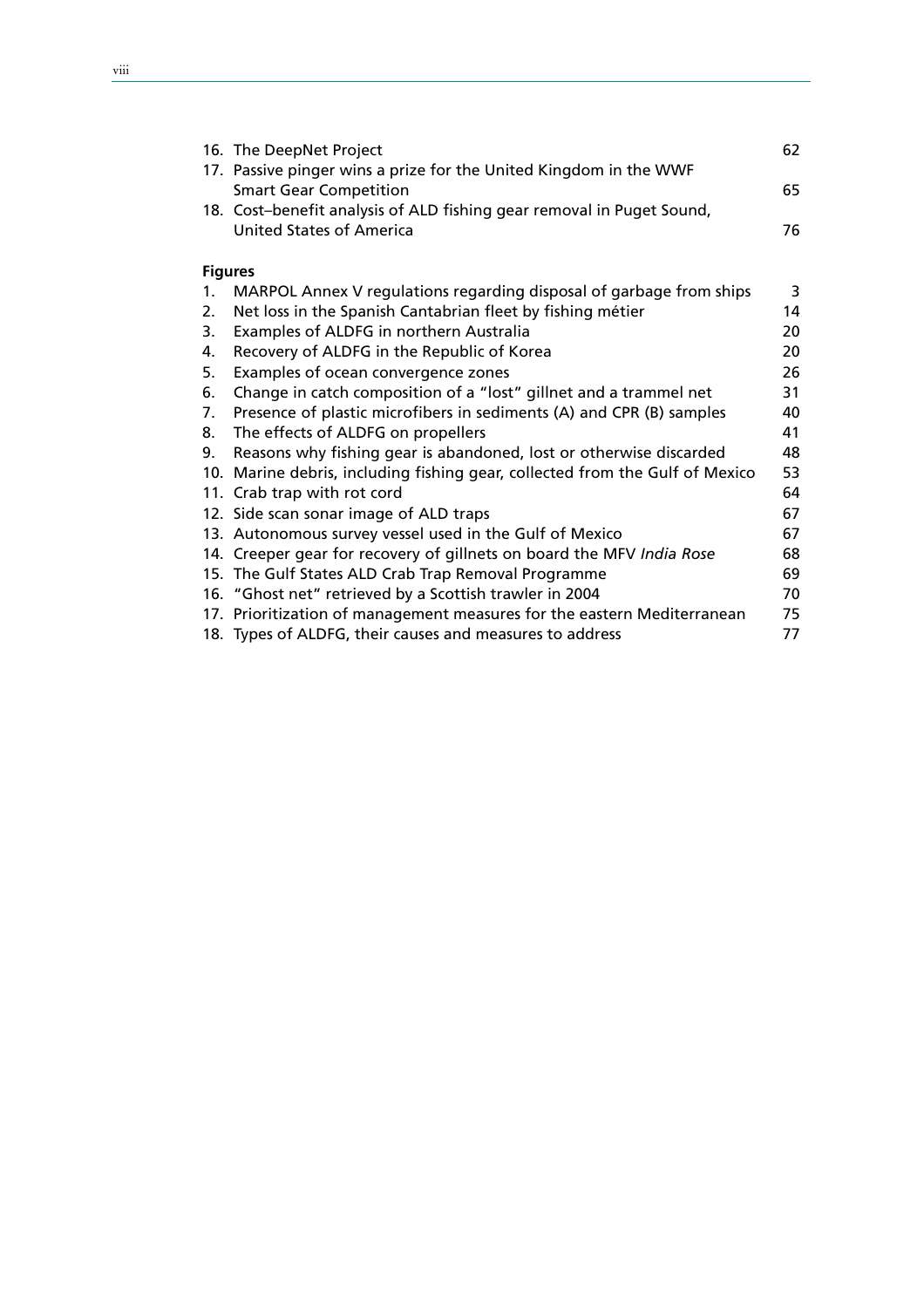## **Acknowledgements**

The authors acknowledge the important contribution of Frank Chopin and John Fitzpatrick of the Fishing Technology Service (FIIT) in the Fisheries and Aquaculture Department of the Food and Agriculture Organization of the United Nations (FAO), who provided guidance during the preparation of this document; of Ljubomir Jeftic, United Nations Environment Programme (UNEP) consultant, and Ellik Adler, UNEP, for their advice; of Steve Raaymakers, whose unpublished report for FAO and UNEP (2007) was used as a platform for this study; and of all those specified in the references. The authors are particularly grateful for the time that respondents gave to the survey and for the contributions that peer reviewers have made to the document.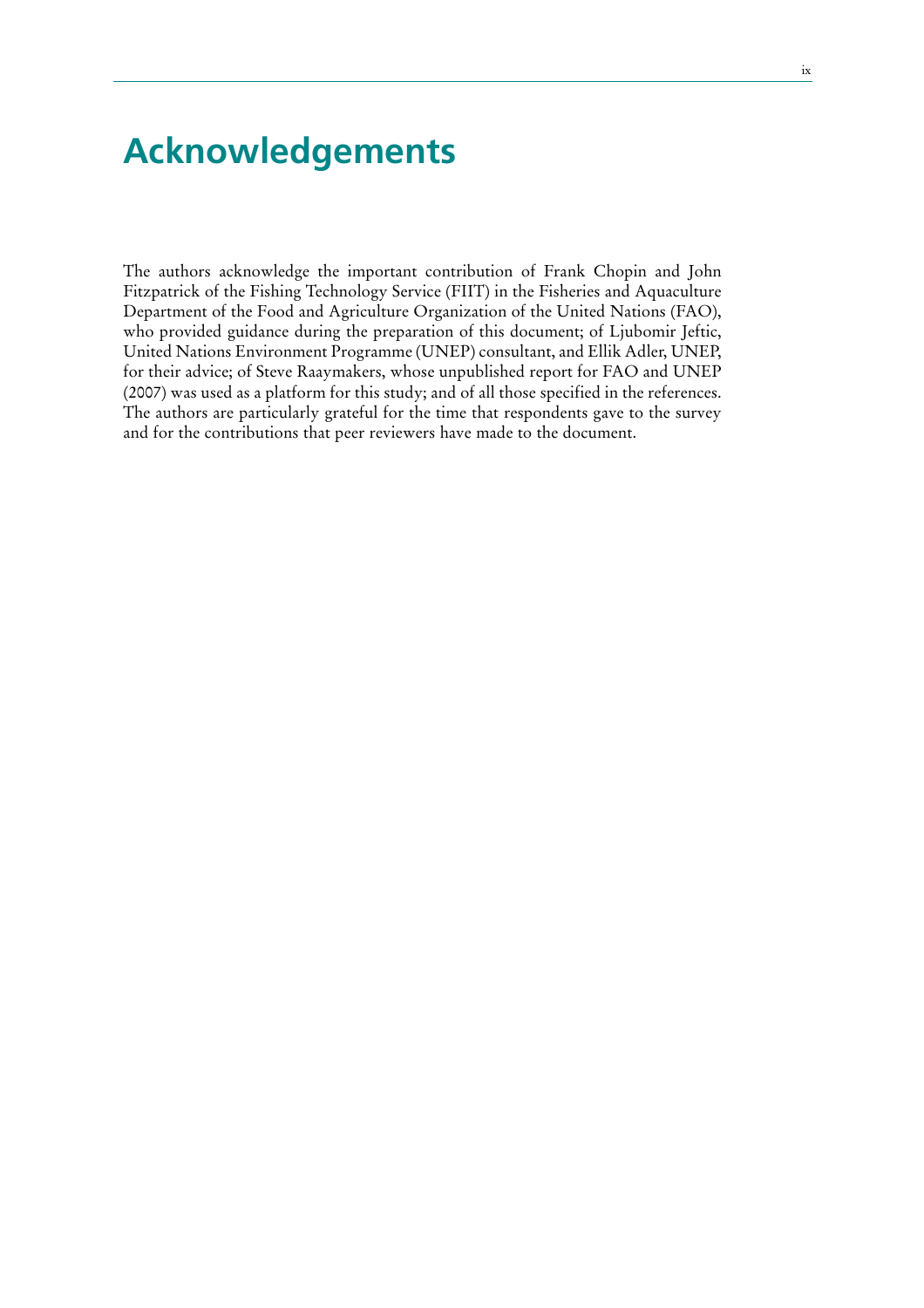### **Foreword**

Fishing gear has been lost, abandoned or otherwise discarded in all seas and oceans ever since fishing began. The extent and impacts of the problem have increased significantly over the last 50 years with the increasing levels of fishing effort and capacity in the world's oceans and the increasing durability of fishing gear. Fishing activity has now extended to previously untouched offshore and deep-sea environments, which are often very sensitive to the impacts of abandoned, lost or otherwise discarded fishing gear (ALDFG).

ALDFG is of increasing concern due to its numerous negative environmental and economic impacts, including navigational hazards and associated safety issues. The ability of ALDFG to continue to fish (often referred to as "ghost fishing") has detrimental impacts on fish stocks and potential impacts on endangered species and benthic environments. ALDFG also results in both economic and social costs that can be significant.

The transboundary nature of the problem means that regional and international cooperation to deter ALDFG is vital. International recognition of the ALDFG problem as one aspect of the larger global challenge of marine litter is demonstrated through the large number of international organizations, activities and agreements that now focus on marine debris, as well as the numerous national and local level initiatives that are being implemented around the world.

The issue of ALDFG has been raised at the level of the United Nations General Assembly (UNGA) on several occasions:

- Resolution A/RES/60/30 of 2005 notes the lack of information and data on marine debris and encourages relevant national and international organizations to undertake further studies on the extent and nature of the problem;
- Resolution A/RES/60/31 of 2005 calls upon States, the Food and Agriculture Organization (FAO), the International Maritime Organization (IMO), the United Nations Environment Programme (UNEP), and in particular its Regional Seas Programme (RSP), regional and subregional fisheries management organizations and arrangements and other appropriate intergovernmental organizations to take action to address the issue of lost or abandoned fishing gear and related marine debris through the collection of data on gear loss, economic costs to fisheries and other sectors, and the impact on marine ecosystems;
- Resolution A/RES/61/222 of 2006 welcomes the activities of the UNEP relating to marine debris carried out in cooperation with relevant United Nations bodies and organizations; and
- Resolution A/RES/61/105 of 2006 reaffirms the importance it attaches to the issue of lost, abandoned, or discarded fishing gear and related marine debris expressed in its resolution 60/31.

As early as the 1980s, FAO recognized this issue as a major global problem and serious threat to the marine and coastal ecosystems. FAO is currently working to address the ALDFG problem through its Impact of Fishing on the Environment Programme. FAO has also considered the problem in the FAO Committee on Fisheries (COFI) and considers marine debris and ALDFG as an important issue in the Ecosystem Approach to Fisheries. The FAO Code of Conduct for Responsible Fisheries (CCRF) was adopted (1995) to promote responsible fishing practices, and it encourages states to tackle issues associated with the impacts of fishing on the marine environment. Implementation of the CCRF has high priority for FAO both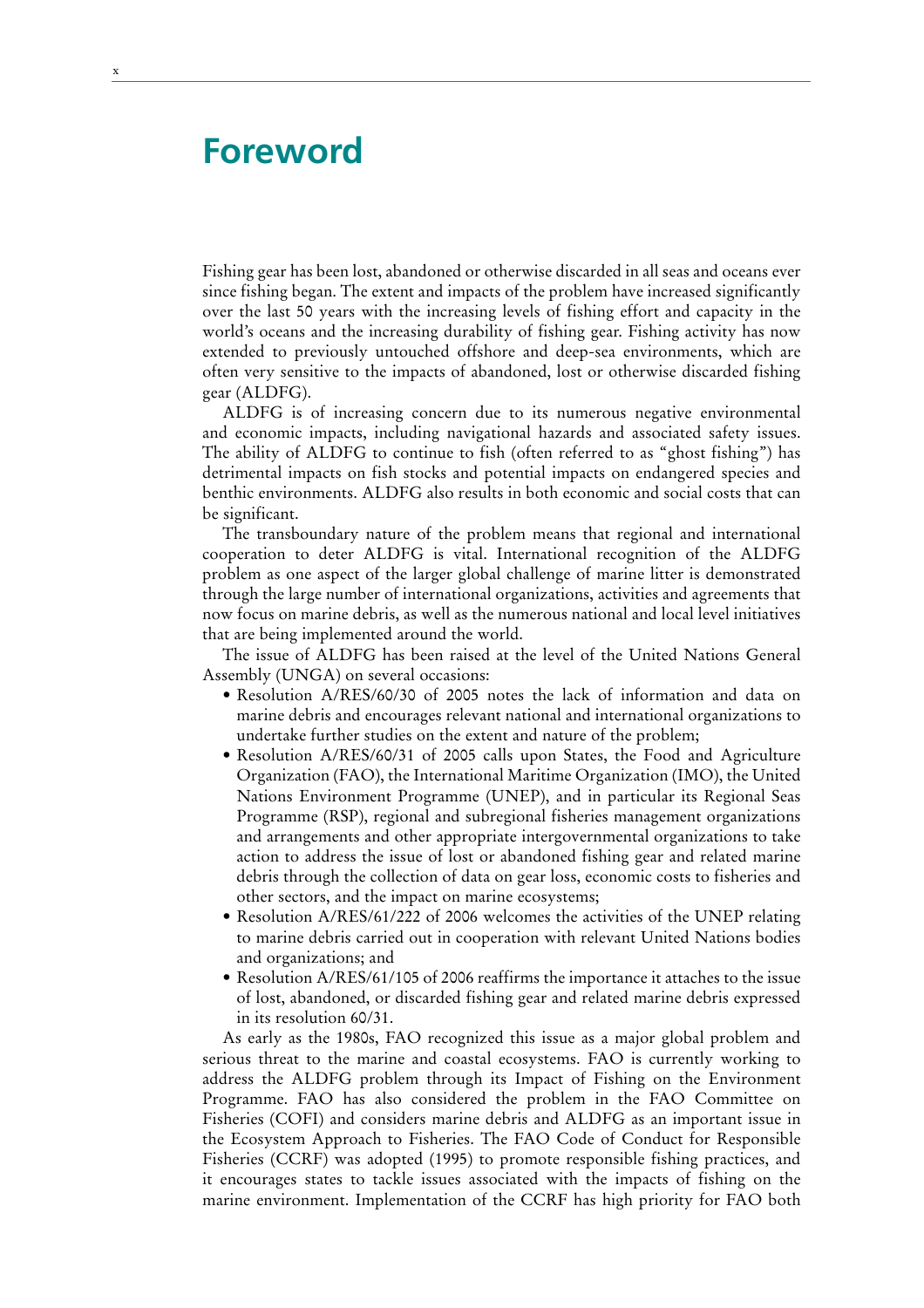globally and regionally. In this process, the requirements to minimize ALDFG, and the responsibility to recover such gear and to deliver it to port for destruction/recycling should be continuously highlighted.

In response to the UNGA calls, the UNEP (Global Plan of Action (GPA) and the RSP), through its Global Initiative on Marine Litter*,* which includes the issue of ALDFG, took an active lead in addressing the challenge by assisting 12 Regional Seas around the world in organizing and implementing regional activities and strategies on marine litter. The 12 Regional Seas include the Baltic Sea, the Black Sea, the Caspian, the East Asian Seas, the Mediterranean Sea, the Commission for the Protection of the Marine Environment of the North-East Atlantic (OSPAR), the Red Sea and the Gulf of Aden, the South Asian Seas, the Northwest Pacific, the Southeast Pacific, Eastern Africa and the Wider Caribbean.

While there remains a lack of comprehensive data on ALDFG, the growing recognition of problems caused by ALDFG suggests a need to develop a coordinated and effective response by a wide range of ALDFG stakeholders. These stakeholders include the UNGA, IMO, FAO, UNEP, the Intergovernmental Oceanographic Commission (IOC), Regional Fishery Bodies (RFB), Regional Seas conventions and action plans, the Global Environment Facility – Large Marine Ecosystem (GEF-LME) projects, regional economic groupings, governments, non-governmental organizations and the fishing industry itself.

To establish an appropriate response to the problem of ALDFG and the request of the UNGA, FAO and UNEP joined forces for the preparation of this report on *Abandoned, lost or otherwise discarded fishing gear.* This report gathers available information and examples from around the world on several aspects of ALDFG and marine litter in general including: (a) the magnitude and composition of ALDFG; (b) the impacts of ALDFG and associated financial costs; (c) reasons why fishing gear is abandoned, lost or otherwise discarded; and (d) measures being taken to combat ALDFG and the success of current efforts. It concludes with a series of recommendations to address the problem.

It is the sincere hope of UNEP and FAO that this report will provide the basis for a coordinated and cooperative approach of international, regional and national efforts to seriously address the issue. This, in turn, should contribute to a significant decrease in quantities of ALDFG across our seas and oceans every year, and consequently will contribute to the protection and conservation of our marine and coastal ecosystems and resources.

> **Ichiro Nomura** Assistant Director-General FAO Fisheries and Aquaculture Department

**Achim Steiner** Executive Director United Nations Environment Programme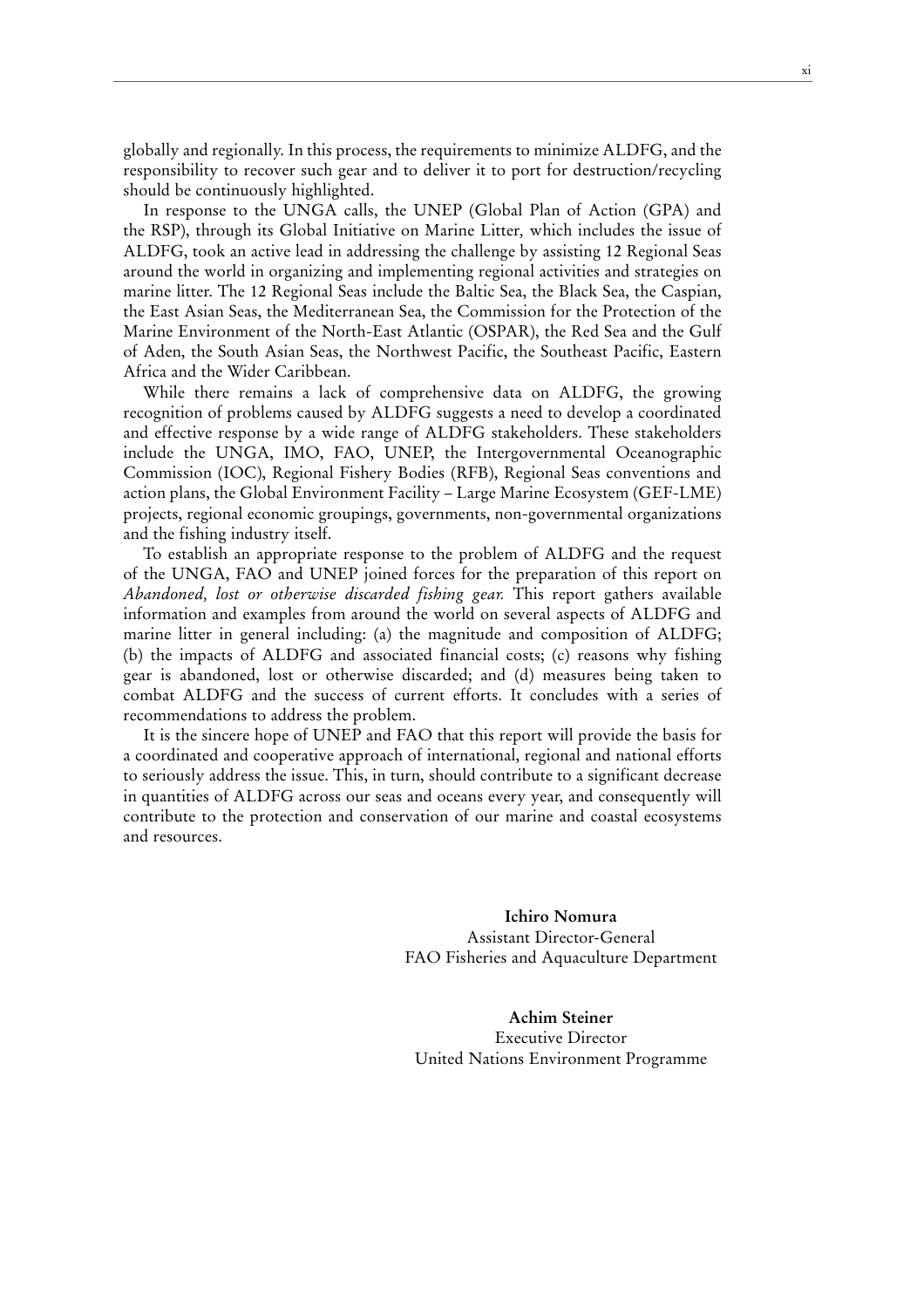# **Acronyms and abbreviations**

| <b>ALDFG</b>    | abandoned, lost or otherwise discarded fishing gear            |
|-----------------|----------------------------------------------------------------|
| <b>ANZECC</b>   | Australian and New Zealand Environment Conservation Council    |
| APEC            | Asia-Pacific Economic Cooperation                              |
| <b>APFIC</b>    | Asia-Pacific Fisheries Commission                              |
| ASV             | autonomous survey vessel                                       |
| <b>BIM</b>      | Bord Iascaigh Mhara (Irish Fisheries Board)                    |
| <b>BOBP</b>     | Bay of Bengal Programme                                        |
| <b>CCAMLR</b>   | Commission for the Conservation of Antarctic Marine Living     |
|                 | Resources                                                      |
| <b>CCRF</b>     | Code of Conduct for Responsible Fisheries                      |
| <b>COFI</b>     | Committee on Fisheries                                         |
| <b>CPR</b>      | continuous plankton recorder                                   |
| <b>CRFM</b>     | Caribbean Regional Fisheries Mechanism                         |
| DFO             | Department of Fisheries and Oceans (Canada)                    |
| EAF             | Ecosystem Approach to Fisheries                                |
| EC              | European Commission                                            |
| <b>ETESP</b>    | Earthquake and Tsunami Emergency Support Project               |
| EU              | European Union                                                 |
| FAD             | fish aggregating device                                        |
| <b>FANTARED</b> | ghost net (in Spanish)                                         |
| FAO             | Food and Agriculture Organization of the United Nations        |
| <b>FAOSLAC</b>  | FAO Subregional Office for Latin America and the Caribbean     |
| <b>FIIT</b>     | Fishing Technology Service (FAO)                               |
| <b>FRS</b>      | Fisheries Research Services (Scotland)                         |
| <b>GFCM</b>     | General Fisheries Commission for the Mediterranean             |
| <b>GPA</b>      | Global Plan of Action                                          |
| <b>GPS</b>      | global positioning system                                      |
| <b>GSMFC</b>    | <b>Gulf States Marine Fisheries Commission</b>                 |
| GT              | gross tonnage                                                  |
| HERZ            | high entanglement risk zones                                   |
| <b>IATTC</b>    | Inter-American Tropical Tuna Commission                        |
| <b>ICCAT</b>    | International Commission for the Conservation of Atlantic Tuna |
| <b>ICES</b>     | International Council for the Exploration of the Sea           |
| <b>IEEP</b>     | Institute for European Environmental Policy                    |
| IMO             | International Maritime Organization                            |
| IOC             | Intergovernmental Oceanographic Commission (UNESCO)            |
| <b>IPHC</b>     | International Pacific Halibut Commission                       |
| IPOA            | International Plan of Action                                   |
| IUU             | illegal, unreported and unregulated (fishing)                  |
| MARPOL          | International Convention for the Prevention of Pollution from  |
|                 | Ships                                                          |
| <b>MCS</b>      | monitoring, control and surveillance                           |
| MEPC            | Marine Environment Protection Committee (of the IMO)           |
| <b>NAFO</b>     | Northwest Atlantic Fisheries Organization                      |
| <b>NOAA</b>     | National Oceanic and Atmospheric Administration                |
| NOWPAP          | Northwest Pacific Action Plan                                  |
| <b>NPOA</b>     | National Plan of Action                                        |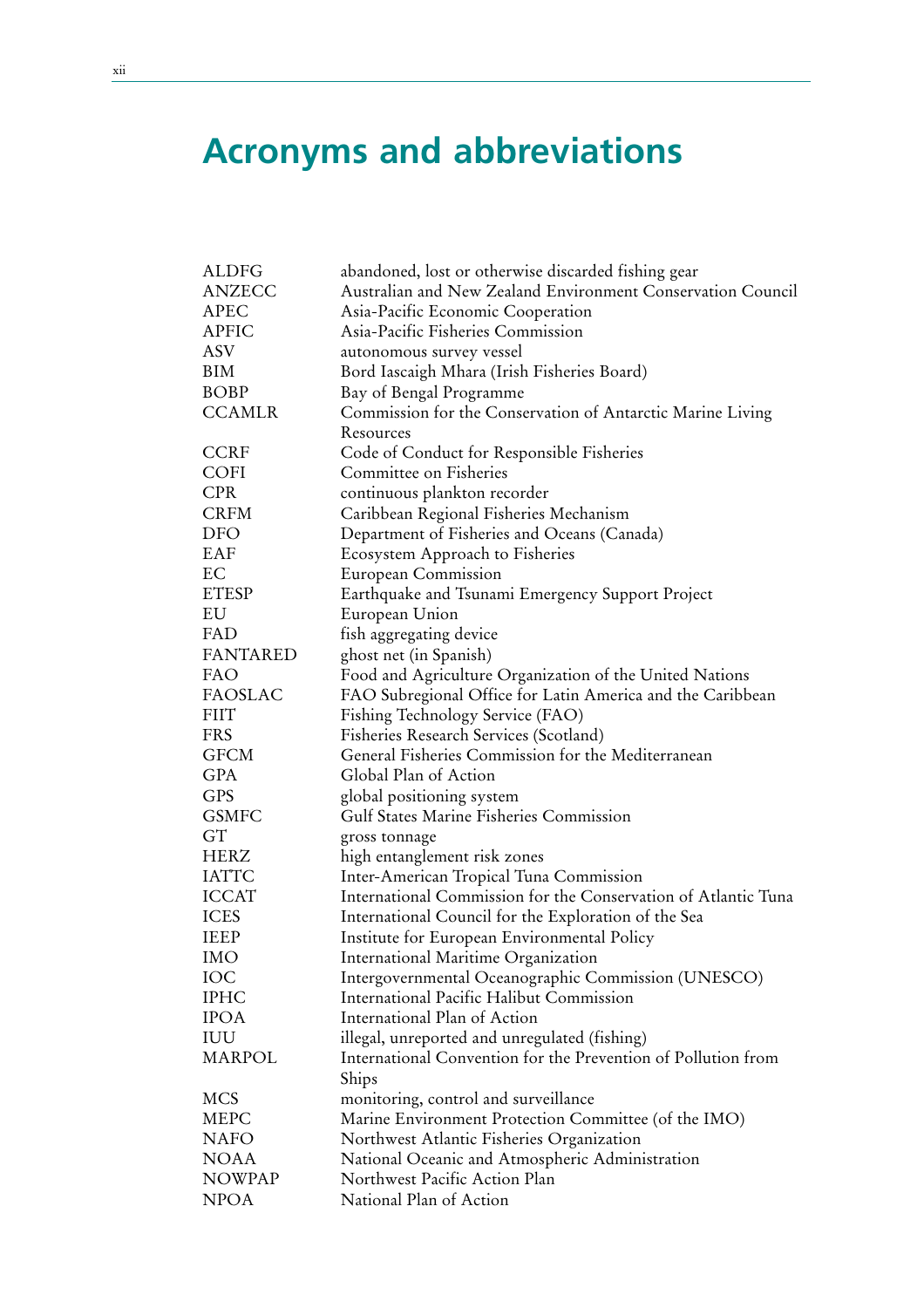| <b>NRC</b>       | National Research Council (United States of America)      |
|------------------|-----------------------------------------------------------|
| <b>OSPAR</b>     | Oslo-Paris Commission for the Protection of the Marine    |
|                  | Environment of the North-East Atlantic                    |
| <b>RFB</b>       | Regional Fishery Body                                     |
| <b>RFMO</b>      | Regional Fisheries Management Organization                |
| <b>ROPME</b>     | Regional Organization for the Protection of the Marine    |
|                  | Environment                                               |
| <b>ROV</b>       | remotely operated vehicle                                 |
| RSP              | Regional Seas Programme (of the UNEP)                     |
| <b>SCUBA</b>     | self-contained underwater breathing apparatus             |
| <b>SPC</b>       | South Pacific Commission                                  |
| <b>SPREP</b>     | South Pacific Regional Environment Programme              |
| SSS              | side scan sonar                                           |
| TED              | turtle exclusion device                                   |
| <b>UNEP</b>      | United Nations Environment Programme                      |
| <b>UNGA</b>      | United Nations General Assembly                           |
| <b>UNICPOLOS</b> | UN Open-ended Informal Consultative Process on Oceans and |
|                  | the Law of the Sea                                        |
| <b>USGS</b>      | United States Geological Survey                           |
| <b>VMS</b>       | vessel monitoring system                                  |
| WCPFC            | Western and Central Pacific Fisheries Commission          |
| WECAFC           | Western Central Atlantic Fishery Commission               |
| <b>WWF</b>       | World Wide Fund for Nature                                |
|                  |                                                           |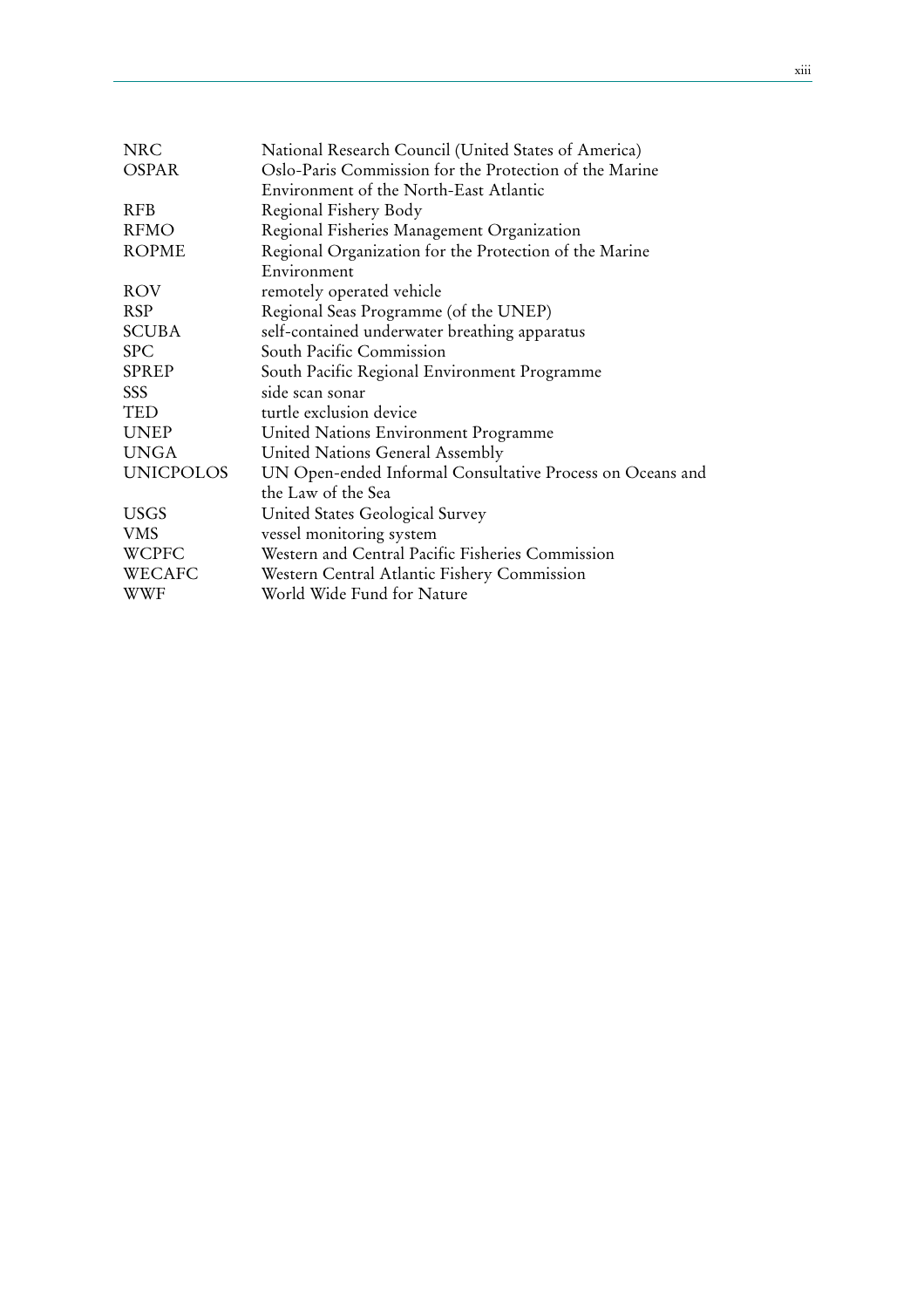### **Executive summary**

#### **INTRODUCTION**

Abandoned, lost or otherwise discarded fishing gear (ALDFG) is of increasing concern due to its numerous negative impacts. The ability of ALDFG to continue to fish (often referred to as "ghost fishing") has detrimental impacts on fish stocks and potential impacts on endangered species and benthic environments. Fishing gear has been abandoned, lost or otherwise discarded since fishing began, but increases in the scale of fishing operations and technologies used in recent decades mean that the extent and impact of ALDFG debris have increased significantly with the use of synthetic materials, the overall increase in fishing capacity and the targeting of more distant and deepwater grounds. ALDFG is also a concern because of its potential to become a navigational hazard (with associated safety issues) in coastal and offshore areas.

The issue of ALDFG has been raised at the United Nations General Assembly (UNGA) on several occasions and as ALDFG is part of a wider problem of marine pollution, it comes under the remit of the International Maritime Organization (IMO). The IMO's mandate includes the International Convention for the Prevention of Pollution from Ships (MARPOL), and the IMO's Marine Environmental Protection Committee in 2006 established a correspondence group, which includes the Food and Agriculture Organization (FAO), to review MARPOL's Annex V. The United Nations Environment Programme (UNEP) is dealing with the issue of ALDFG as part of a broader Global Initiative on Marine Litter that is being implemented through the UNEP Regional Seas Programme.

FAO has also considered the problem in the FAO Committee of Fisheries (COFI) and considers marine debris and abandoned, lost or otherwise discarded fishing gear an area of major concern. The FAO Code of Conduct for Responsible Fisheries (CCRF) was introduced to promote responsible fishing practices and encourages states to tackle issues associated with fishing impact on the marine environment. Article 8.7 of the CCRF specifically addresses the requirements of MARPOL.

At a regional level, the Asia-Pacific Economic Cooperation (APEC) has recognized the problem of ALDFG and is seeking solutions to the problem and agreed the Bali Plan of Action (September, 2005) to support efforts "to address derelict fishing gear and derelict vessels, including the implementation of recommendations from research already undertaken in the APEC context". The European Commission (EC) Communication on Promoting more Environmentally-friendly Fishing Methods (EC, 2004) identifies the need to address ghost fishing as part of the broader drive to tackle unwanted catches. EC Regulation 356/2005 (EC, 2005) also lays down rules for the marking of passive gear and beam trawls in EC waters.

At a national level, some countries have taken unilateral action against ALDFG components of marine litter. For instance the Marine Debris Research, Prevention, and Reduction Act came into law in late 2006 in the United States of America, which establishes programmes to identify, assess, reduce and prevent marine debris and its effects on the marine environment and navigation safety. Some states in the United States of America also have their own laws addressing the problem of marine debris, while other states have made substantial progress through voluntary programmes.

To establish an appropriate response to the problem of ALDFG, this report gathers available information and examples from around the world on several aspects of ALDFG.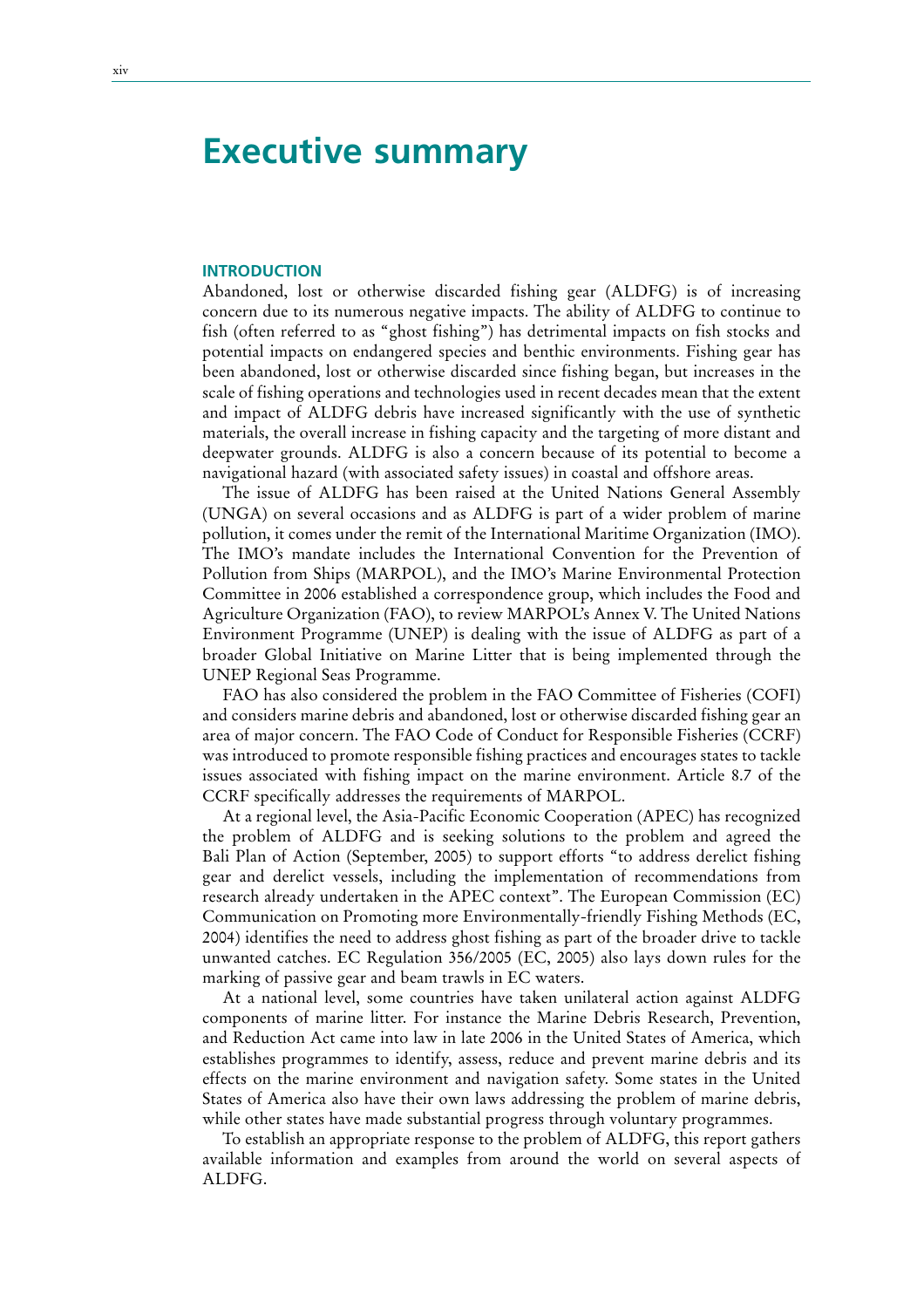**Report objectives and structure.** While there remains a lack of comprehensive data on ALDFG, the growing recognition of problems caused by ALDFG suggests a need to develop a coordinated and effective response by a wide range of ALDFG stakeholders. These stakeholders include UNGA, IMO, FAO, UNEP, the Intergovernmental Oceanographic Commission (IOC), Regional Fishery Bodies (RFB), Regional Seas organizations, regional economic groupings, governments, nongovernmental organizations and the fishing industry itself.

To establish an appropriate response to the problem of ALDFG, the report gathers available information and examples from around the world on the following aspects of ALDFG in particular and marine litter in general:

- The magnitude and composition of ALDFG (Chapter 2);
- The impacts of ALDFG and the associated financial costs (Chapter 3);
- The reasons why fishing gear is abandoned, lost or otherwise discarded (Chapter 4); and
- The measures being taken to combat ALDFG and the degree of success achieved to mitigate ALDFG impacts (Chapter 5).

The report concludes with a series of recommendations to address the problem (Chapter 6).

#### **MAGNITUDE OF MARINE LITTER AND ALDFG**

Marine litter is either sea-based or land-based, with fishing activity just one of many different potential sources. The report concludes that there is no overall figure for the contribution of ALDFG to marine litter. A number of estimates suggest very different contributions of fishing activity to total marine litter based on locality. Close to or on the shore, the majority of litter originates from land-based sources.

When considered on a global basis, and including litter that does not get washed up on beaches, it appears likely that merchant shipping contributes far more to marine litter than ALDFG from fishing vessels. There are significant differences in terms of the weight and the type of impacts on the environment of marine litter from merchant shipping and synthetic forms of ALDFG. Attempts at broad-scale quantification of marine litter enable only a crude approximation of ALDFG comprising less than 10 percent of global marine litter by volume,<sup>1</sup> with land-based sources being the predominate cause of marine debris in coastal areas and merchant shipping the key sea-based source of litter.

Table 6 (page 27) summarizes ALDFG indicators from a number of fisheries around the world. It should be noted that information on fisheries in which ALDFG has been reported is drawn from sources published over an extended period. It is possible that some of these fisheries have changed in nature and thus the information presented may not reflect the current ALDFG situation.

The table demonstrates the wide variability of loss rates from different fisheries and also highlights the patchiness of data on ALDFG. It should be noted that reports of gear loss do not necessarily equal the same volume of ALDFG remaining in the environment indefinitely, as some may subsequently be retrieved by other operators in the fishery. Furthermore it should be noted that the activity of many of the inshore fisheries in North America and Europe has contracted, while fishing effort elsewhere may have expanded.

ALDFG tends to accumulate and often reside for extended time periods in ocean convergence zones. Mass concentrations of marine debris in areas such as the equatorial convergence zone are of particular concern, creating "rafts" of assorted debris, including various plastics, ropes, fishing nets, and cargo-associated wastes that

<sup>1</sup> It should be noted that literature on marine litter in general and ALDFG in particular uses a mixture of volume, abundance and weight, complicating global estimates and comprising their robustness.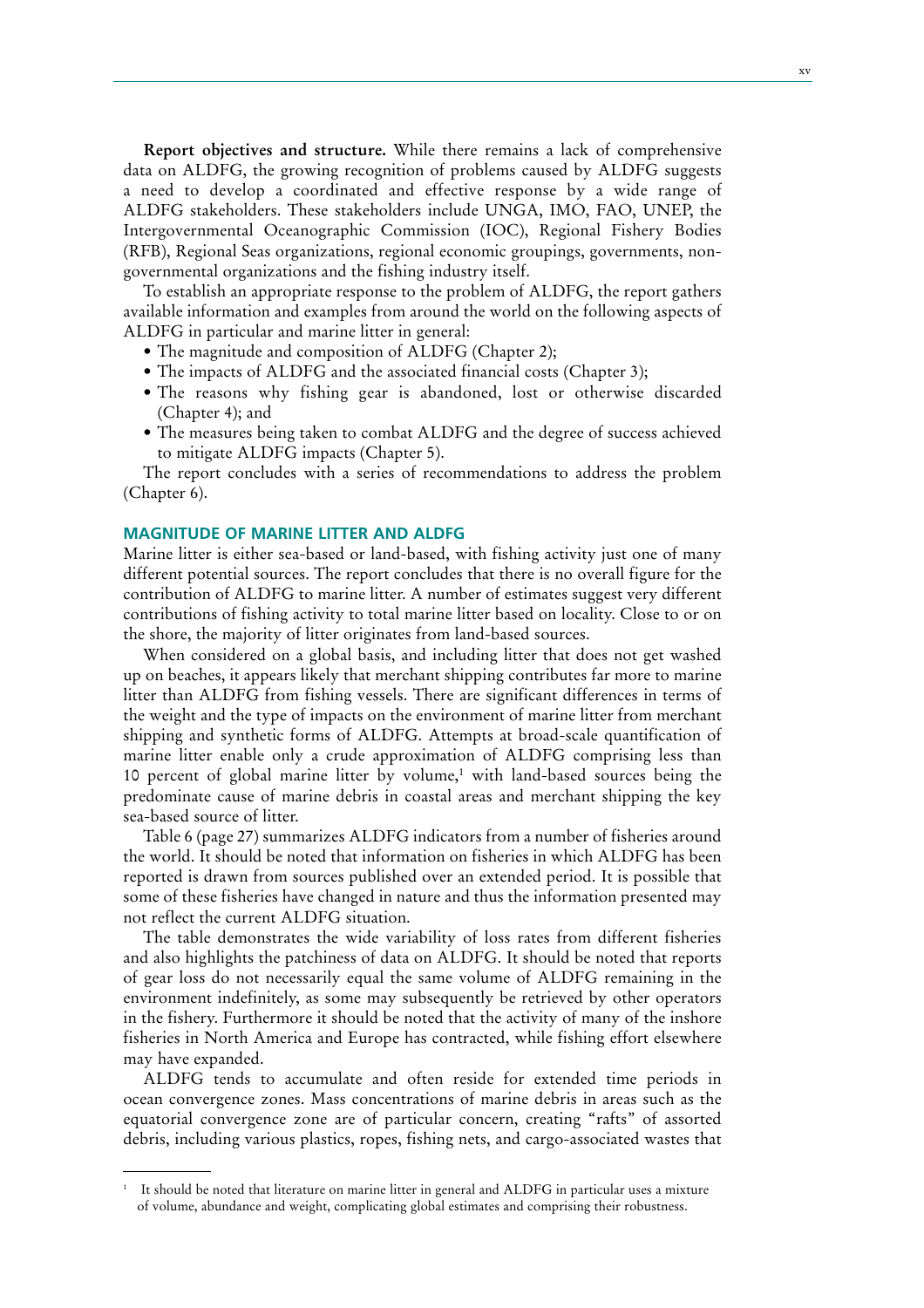often extend for many kilometres. The ocean convergence zones have been modeled and mapped by various researchers (e.g. Figure 5, page 26).

#### **IMPACTS OF ALDFG**

The ability of ALDFG to "ghost fish" is one of the most significant impacts of ALDFG and is highly specific to a number of factors. These include the gear type (whether it has been abandoned as a set gear maximized for fishing or discarded/lost where it is less likely to fish) and the nature of the local environment (especially in terms of currents, depth and location). ALDFG has a number of environmental impacts, which can be grouped as follows:

- **rContinued catch of target and non-target species**. The state of the gear at the point of loss is important. For example, lost nets may operate at maximum fishing efficiency and will thus have high ghost fishing catches and, if well anchored, be slow to collapse. Some abandoned or lost gears may collapse immediately and have lower initial fishing efficiencies, unless they become snagged on rock, coral or wrecks where they are held in a fixed fishing position. Discarded gear or parts thereof would also have a low fishing efficiency. Fish dying in nets may also attract scavengers that are then caught in the nets, resulting in cyclical catching by the fishing gear.
- **rInteractions with threatened/endangered species**. ALDFG, especially when made of persistent synthetic material, can impact marine fauna such as sea birds, turtles, seals or cetaceans through entanglement or ingestion. Entanglement is generally considered far more likely a cause of mortality than ingestion
- **rPhysical impacts on the benthos**. *Gillnets* may have little impact on the benthic fauna and the bottom substrate. However, they may be dragged along the bottom by strong currents and wind during retrieval, potentially harming fragile organisms like sponges and corals. In deep water areas where the current is strong and heavy weights (>100 kg) are required to anchor nets, there may be localized impacts. The potential physical impacts of ALD *traps* depend upon the type of habitat and the occurrence of these habitats relative to the distribution of traps. In general, sand and mud-bottom habitats are less affected by crab and lobster traps than sensitive bottom habitats such as sea grass beds or areas where emergent fauna such as corals and sponges occur**.** ADL *hook and line*, an important commercial and recreational gear, has a low capture efficiency but may entangle both marine animals and habitats, especially in complex inshore habitats such as reef structures.
- **rDistribution of marine and terrestrial litter**. At a general level, the UNEP Global Programme of Action (UNEP, 2003) states that as much as 70 percent of the entire input of marine litter to the world's oceans sinks to the bottom and is found on the sea bed, both in shallow coastal areas and in much deeper parts of the oceans. Accumulation of litter in offshore sinks may lead to the smothering of benthic communities on soft and hard seabed substrates.
- **rIntroduction of synthetic material into the marine food web**. Modern plastics can last up to 600 years in the marine environment, depending upon water conditions, ultraviolet light penetration and the level of physical abrasion. Furthermore, the impact of microscopic plastic fragments and fibers, which result from the degradation of larger items, is not known. Thompson *et al.* (2004) examined the abundance of microplastics in beaches, estuarine and subtidal sediments and found them to be particularly abundant in subtidal sediments. The high accumulation potential suggests that microplastics could be a potential source of toxic chemicals in the marine environment.

ALDFG also results in both **economic and social costs** that can be significant. A key socio-economic impact is the navigational threat of ALDFG to marine users. It is very difficult to rate or compare the magnitude of the wide range of socio-economic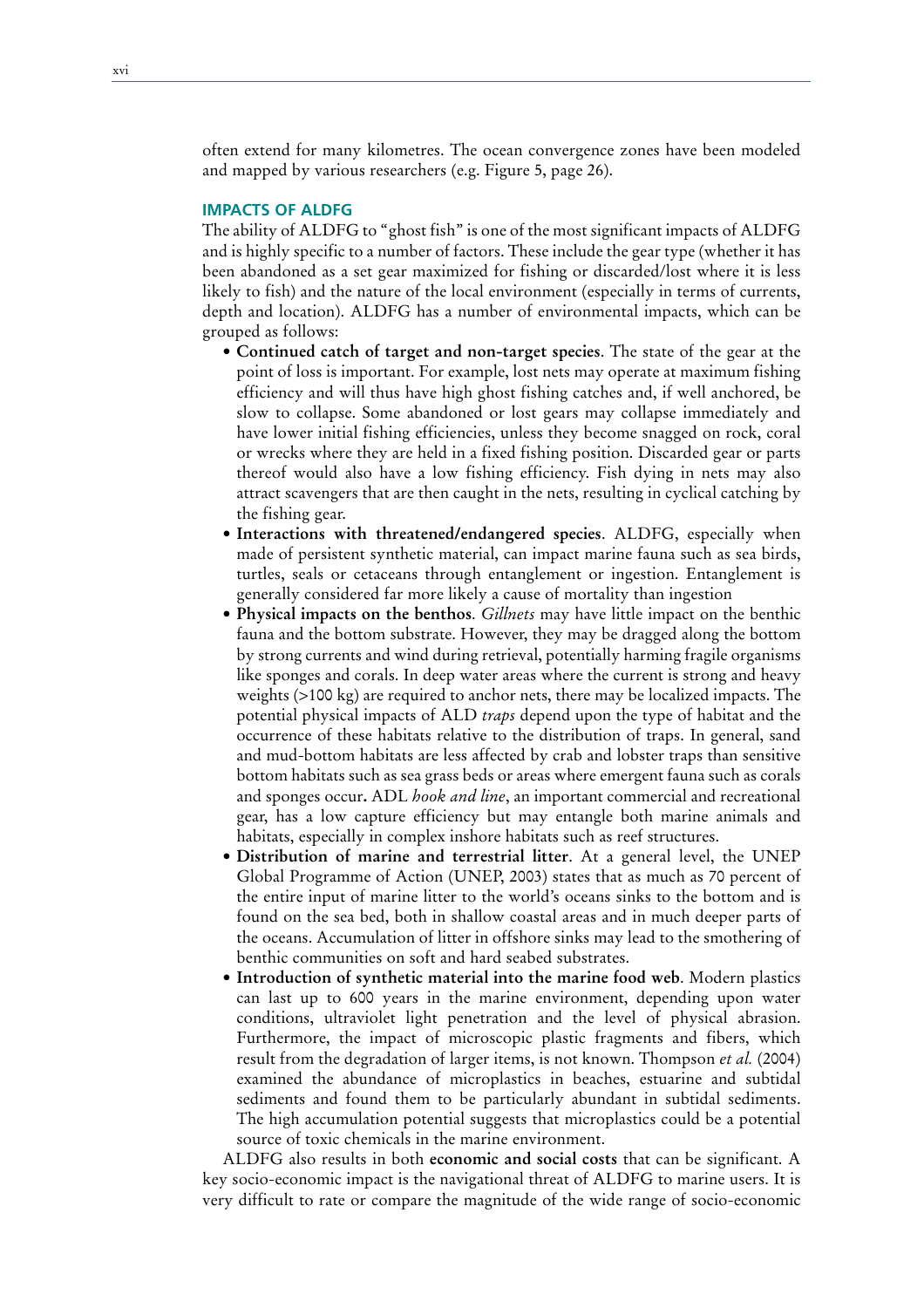costs, as literature is very scarce and there are particular problems in quantifying and comparing social costs. Estimating the costs associated with compliance, rescue, and/ or research costs associated with ALDFG is complex, and does not seem to have been attempted to date.

The lack of accurate data on the costs of measures to reduce ALDFG, plus a failure to quantify the benefits that would result from reduced ALDFG, mean that there are few attempts to balance the respective costs and benefits of different measures designed to reduce ALDFG.

### **CAUSES OF ALDFG**

It is important to recognize that due to the environment in which fishing takes place, and the technology used, some degree of ALDFG is inevitable and unavoidable. As with the magnitude of ALDFG, the causes of ALDFG vary between and within fisheries. When one considers that gear may be a) abandoned, b) lost, or c) discarded, it is clear that some ALDFG may be intentional and some unintentional. Correspondingly, the methods used for reducing abandoned, lost and discarded fishing gear may therefore need to be diverse (Smith, 2001).

Direct causes of ALDFG result from a variety of pressures on fishers, namely *enforcement pressure* causing those operating illegally to abandon gear; *operational pressure* and weather making it more likely that gear will be left or discarded; *economic pressure* leading to dumping of unwanted fishing gear at sea rather than disposal onshore; and *spatial pressures* resulting in the loss or damage of gear through gear conflicts. Indirect causes include the unavailability of onshore waste disposal facilities, as well as their accessibility and cost of use.

#### **MEASURES TO ADDRESS ALDFG**

Measures to specifically address ALDFG can broadly be divided between measures that *prevent* (avoid the occurrence of ALDFG in the environment); *mitigate* (reduce the impact of ALDFG in the environment) and *cure* (remove ALDFG from the environment). Experience to date illustrates that many of these measures can be applied at a variety of levels (internationally, nationally, regionally, locally) and through a variety of mechanisms. To successfully reduce the problem of ALDFG, and more generally to reduce its contribution to marine debris, it is likely that actions and solutions will need to address all three types of measures, i.e. preventative, mitigating and curative.

Also of considerable importance is that some measures may need to be supported by a legal requirement, while others may be just as effective if introduced on a voluntary basis and when incentives are provided. The likely success of introduced measures therefore may depend strongly on whether the correct approach is taken with regards to a mandatory or voluntary/incentivized approach.

**Preventative measures** are identified as the most effective way to tackle ALDFG, as they avoid the occurrence of ALDFG and its associated impacts. Measures include gear marking; the use of onboard technology to avoid loss or improve the location of gear; and the provision of adequate, affordable, accessible onshore port reception/collection facilities. It is also acknowledged that effort reduction measures such as limits to the amount of gear that can be used (e.g. pot/trap limits) or the soak-time (the amount of time gear can remain in the water) could reduce operational losses. Spatial management (e.g. zoning schemes) is also a useful tool in addressing gear conflict, which can be a significant cause of ALDFG. Measures to increase the effectiveness of port State measures in tackling illegal, unreported and unregulated (IUU) fishing would also reduce the abandonment of gear, which contributes to ALDFG.

**Mitigation measures** to reduce the impact of ALDFG are limited in their extent and application as many may increase costs through reduced effectiveness of gear or higher gear prices. Consequently, the development of innovative materials has been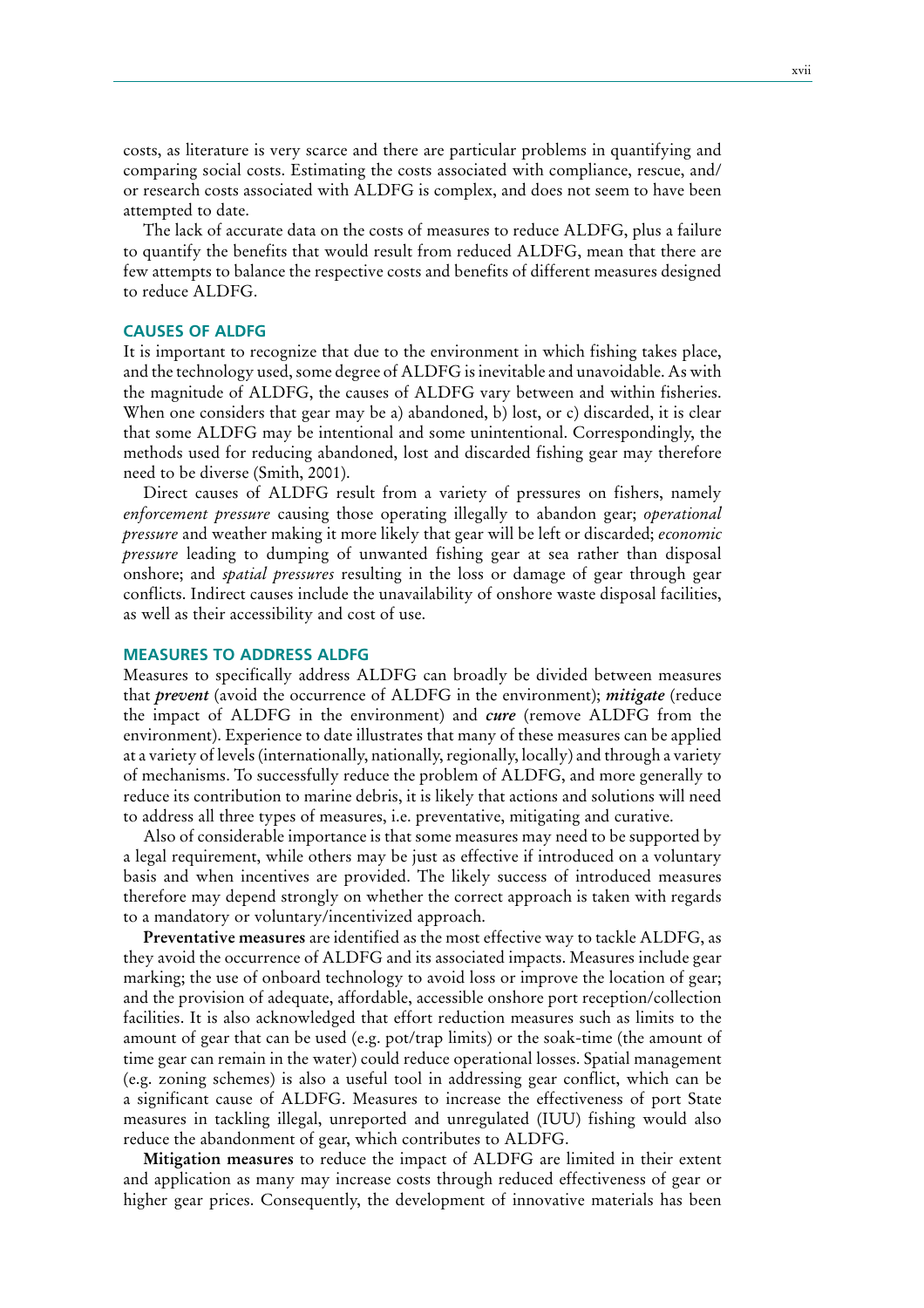slow and the return to biodegradable netting by the industry has been very limited. Trials are continuing on net materials that increase sound reflectivity and hence could reduce the by-catch of non-target species such as cetaceans. These and other innovative solutions are being encouraged through initiatives such as the International Smart Gear Competition (www.smartgear.org) of the World Wide Fund for Nature (WWF).

**Curative measures** are inevitably reactive to the presence of ALDFG in the environment and will therefore always be less effective than avoiding ALDFG in the first instance. However curative measures have still been shown to be cost-effective when considering the costs of leaving the ALDFG *in situ*. Measures can be seen to be broadly sequential in the identification, removal from the environment and appropriate disposal of ALDFG. They include efforts to locate lost gear using various technologies such as the side scan sonar for sea-bed surveys; the introduction of systems to report lost gear; gear recovery programmes; and the disposal/recycling of ALDFG material.

**Raising awareness** of the ALDFG problem is a cross-cutting measure that can aid the development and implementation of any of the measures previously described. It can target fishers themselves, port operators, marine users or the general public through local, national regional or international campaigns. Education can, if effective, facilitate a change in behaviour and result in self-policing by stakeholders, and it has the potential to extend beyond those directly targeted, to change behaviour in society. To raise awareness effectively, the specific problem being encountered needs to be understood so that actions can be appropriately targeted.

The review concludes the following:

- ALDFG is a serious global marine environmental problem, causing ecological, biodiversity, economic and shoreside impacts.
- There is a paucity of quantitative data on ALDFG for many regions of the world. Relatively good data is available from a few concentrated geographical areas where intensive studies have been conducted, such as near the Hawaiian Islands, the Seas of Northeast Asia and the North Pacific. However in many other regions there is very little or absolutely no data.
- Sound international policy, legislative and regulatory regimes have been developed and are in place (e.g. MARPOL Annex V). However, there are significant deficiencies in the implementation and enforcement of these regimes.
- Addressing the problem is challenging, as it depends to a significant degree on changing human behaviour in addition to providing the relatively straightforward technological fixes.
- A concerted global effort is needed to begin to address the problem, involving continued close cooperation between the main relevant UN agencies (FAO, IMO and UNEP), Regional Fishery Bodies (RFB), Regional Seas organizations, governments, the fishing industry, ports and environmental non-governmental organizations (NGOs).

The report recommends<sup>2</sup> that:

- UN agencies work collaboratively in addressing the revision of MARPOL Annex V and its guidelines with respect to ALDFG, with a particular focus on the marking of fishing gear to identify ownership, defining what constitutes reasonable losses of gear, providing port reception facilities, and lowering the limit of gross tonnage (GT) that requires fishing vessels to carry garbage record books;
- best practice technical guidelines be developed for policy-makers, Regional Fisheries Management Organizations (RFMOs) and resource managers to assist them with formulation of ALDFG abatement plans;

<sup>2</sup> The full set of recommendations can be found in Chapter 6.